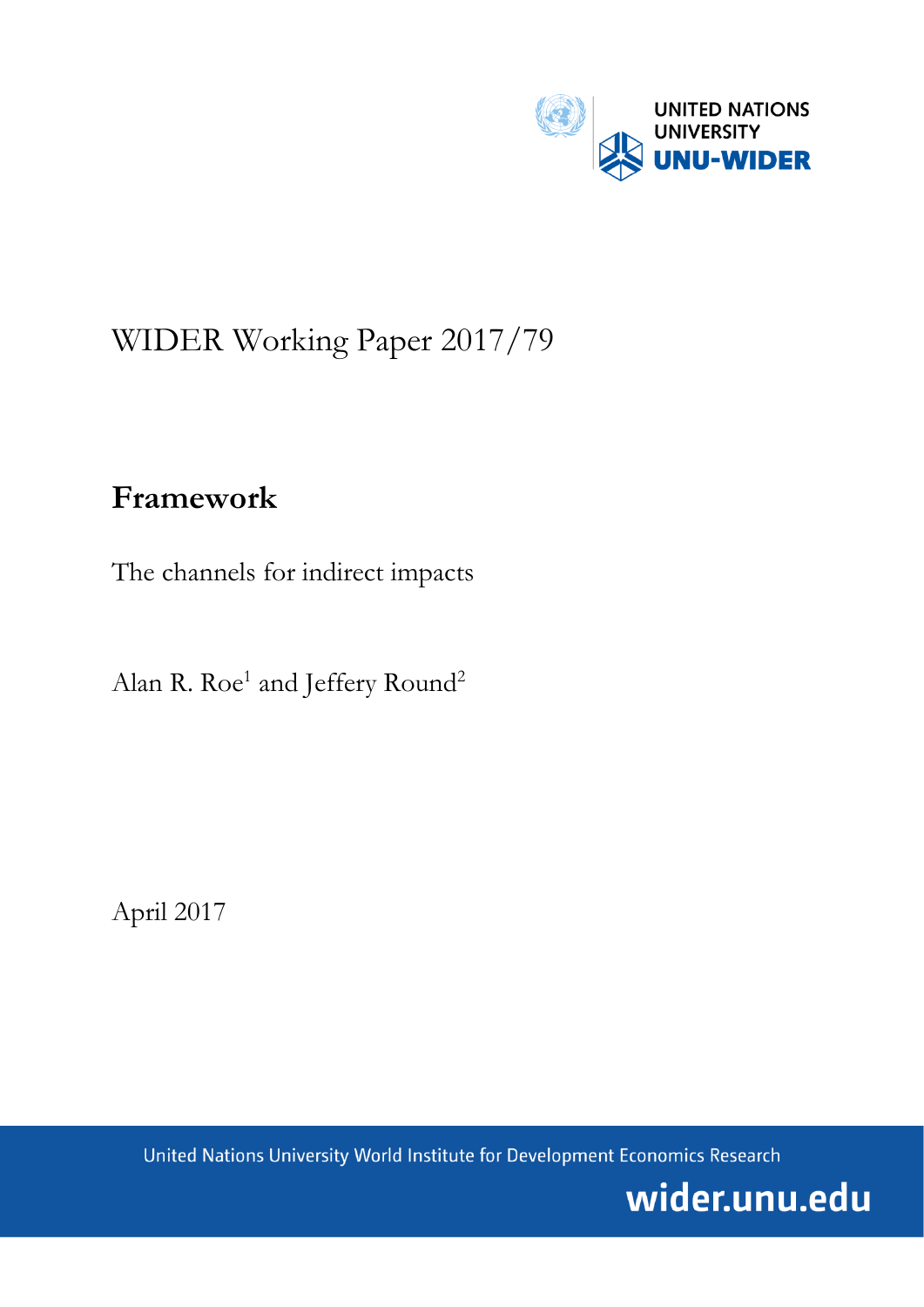**Abstract:** This paper discusses the channels of impact of an extractives activity on an economy by presenting a brief description supported by graphics of the different routes through which the direct economic and social impacts of these activities might be enhanced. These routes include those that often have the highest political profile, namely spending of government revenues. But the paper also discusses other routes and channels that arguably are far more important, such as the direct effects of corporate spend in local supply chains; the immediate 'multiplier' effects of these; the further multipliers that follows from significant wage growth in these supply chains as well as in the main extractive activity; the new downstream activities that may be built on the primary extractive activity; and the externalities that can accrue from the direct boost to skills training that a large extractive investment is likely to provide.

**Keywords:** extractives, economic impact, multiplier effects **JEL classification:** B2, Q3, Q4 Q32, O21

**Acknowledgements:** This paper was initially presented at a conference hosted by UNU-WIDER on 'Extractive industries and development', led by Tony Addison and Alan Roe, on 11–12 April 2016 in Helsinki. Thanks are due to the various participants at that event who offered valuable comments and especially to Jim Otto. The paper will eventually appear in a book with the same title to be edited by Addison and Roe. Our thanks go also to Merl Storr for most helpful editorial suggestions.

Copyright © UNU-WIDER 2017

Information and requests: publications@wider.unu.edu

ISSN 1798-7237 ISBN 978-92-9256-303-5

Typescript prepared by Merl Storr.

The Institute is funded through income from an endowment fund with additional contributions to its work programme from Denmark, Finland, Sweden, and the United Kingdom.

Katajanokanlaituri 6 B, 00160 Helsinki, Finland

The views expressed in this paper are those of the author(s), and do not necessarily reflect the views of the Institute or the United Nations University, nor the programme/project donors.

<sup>1</sup>Oxford Policy Management, Oxford, UK, corresponding author[: alan.roe14@gmail.com;](mailto:alan.roe14@gmail.com) <sup>2</sup>University of Warwick, Coventry, UK, J.I.Round@warwick.ac.uk

This study has been prepared within the UNU-WIDER project on '[Extractives for development \(E4D\)](https://www.wider.unu.edu/node/474)', which is part of a larger research project on '[Macro-economic management \(M-EM\)](https://www.wider.unu.edu/node/377)'.

The United Nations University World Institute for Development Economics Research provides economic analysis and policy advice with the aim of promoting sustainable and equitable development. The Institute began operations in 1985 in Helsinki, Finland, as the first research and training centre of the United Nations University. Today it is a unique blend of think tank, research institute, and UN agency—providing a range of services from policy advice to governments as well as freely available original research.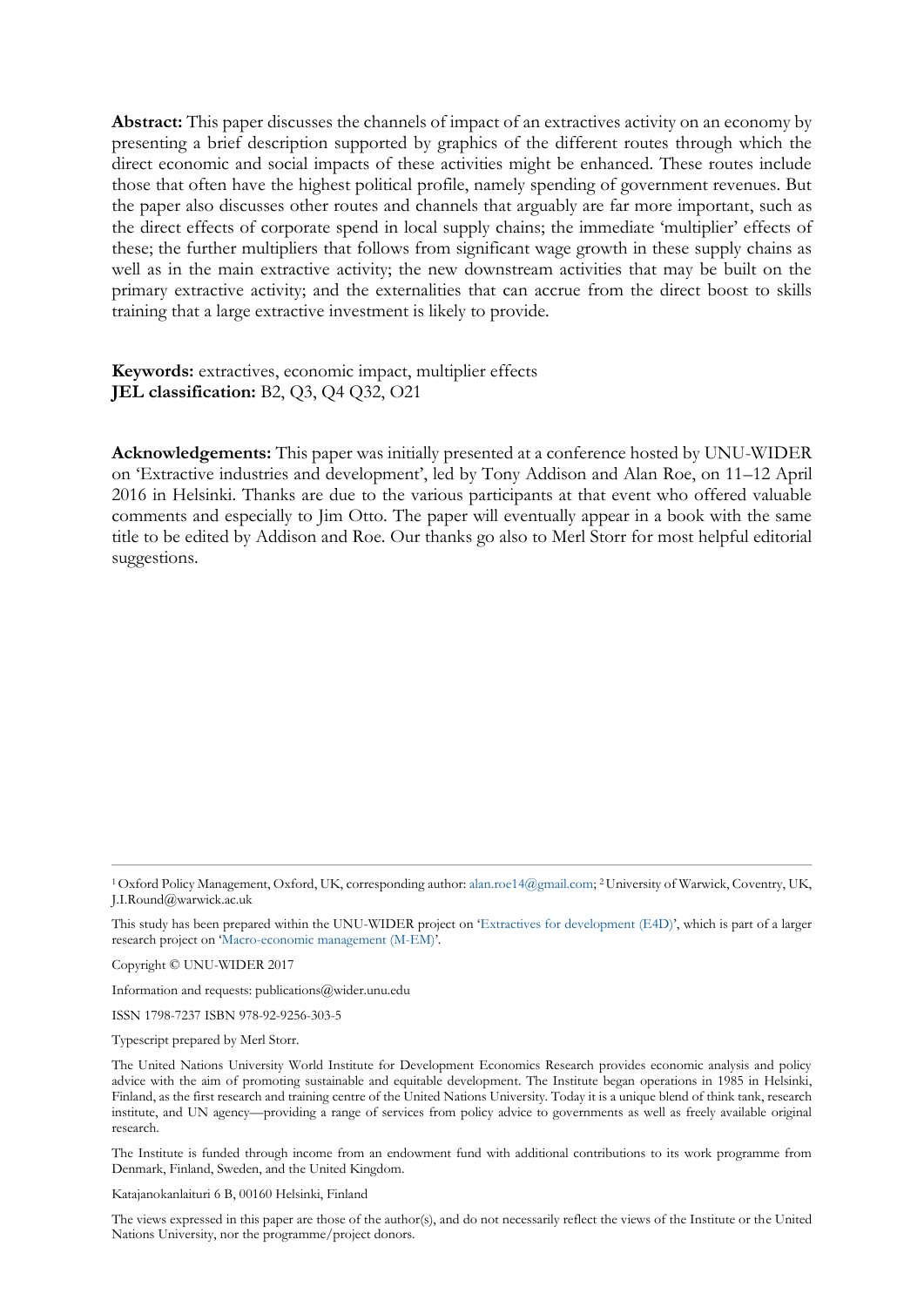## **1 Introduction**

-

The direct economic impact of the mining and oil and gas sectors in general, and of a new project in these sectors in particular, is fairly well established. For a new project this would be assessed as one part of the project proposal and appraisal. However, the full consequences, macroeconomic or otherwise, are still subject to some uncertainty and speculation, not least because any extractives project would be costly and non-marginal, and so would be likely to impact on a (national or local) economy in many and various ways. In this paper we consider the possible direct and secondary impacts, and in particular the various channels of effect. Only by identifying these channels in their entirety do we gain an understanding of the range of likely economic and social impacts and thereby find ways of estimating their significance. There is then a basis for formulating sound policy responses to promote the positive effects and to mitigate any negative effects.

We begin in Section 2 with a generic overview of the channels of effect, which serves as a framework for later discussion. The social and economic consequences of extractives activities arise from two principal channels: firstly the *industry* channel, and secondly the *public spending* channel (AfDB and BMGF 2015a, 2015b). The industry channel traces the income-generating and employment-creating consequences of all the spending that stems from the activity (investment and operations) through the economy. The public spending channel captures the effects of spending the (likely) significant tax and other government revenue generated by the activities (ICMM 2014b; Otto 2017).

The industry channel is discussed in more detail in Section 3 below, and the public spending channel in Section 6.

Primary effects via these two channels potentially lead to multiple secondary effects. The secondary effects may be substantial and might indeed be at least as large as the primary effects. In the case of the industry channel, some of these effects have been referred to as upstream and downstream effects (including backward and forward linkages), usually in the context of indirect effects on other production activity. But they may also spill over into final demand linkages and other economy-wide effects via employment and income generation. The direction and magnitude of these effects are complex, and are difficult to determine *ex ante*. There have been several attempts to do this empirically; the results are obviously specific to projects, economies, and circumstances. Section 4 of this paper reviews these methods, while Section 5 presents some selective results from the application of the methods in the context of mining activities.

Finally, the second channel—public spending—is elaborated in Section 6, where we briefly set out the possible direct and indirect effects on human development via the public spending channel. Unlike in the industry channel, the effects here are less dependent on behavioural mechanisms and instead are heavily policy dependent,<sup>1</sup> so it is much more difficult to ascertain outcomes or to derive sound empirical estimates of general applicability. Hence much of our discussion on this matter is of a conceptual nature, although it does allude also to some empirical techniques that are relevant.

 $1$ <sup>1</sup> The secondary industry effects are also influenced by policy, of course, but unlike in the public spending channel, behavioural and technological mechanisms play a substantial role.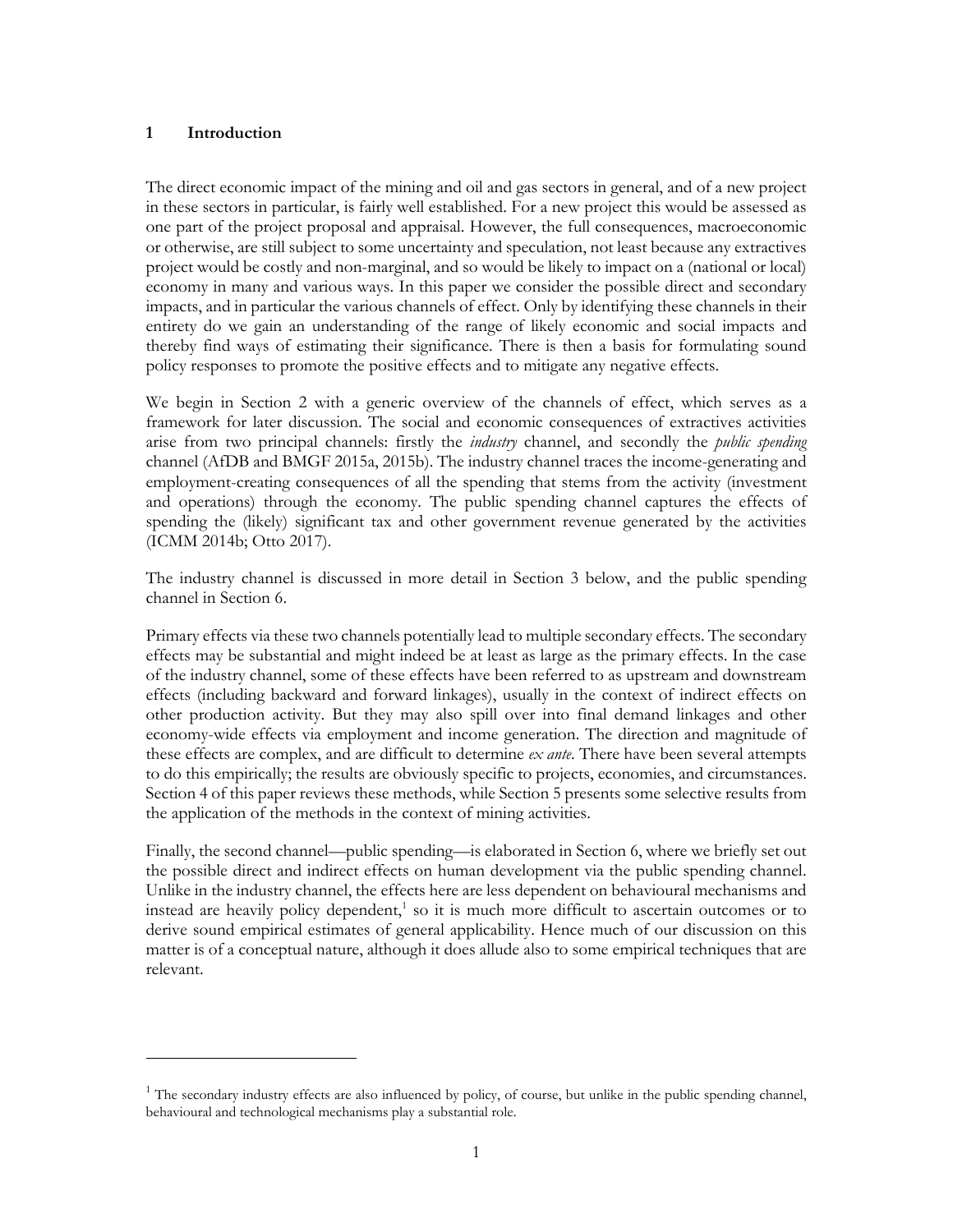### **2 Channels of impact**

The extractives sector (mining and oil and gas) in some low- and middle-income economies is often significant, although there are vast differences in the sector's contribution to the major economic aggregates (gross domestic product (GDP), exports, fiscal revenues, etc.), both in comparison with other sectors in individual countries and in comparisons across countries (ICMM 2014b). For the case of mining (the situation for oil and gas is quite similar), the stylized facts are captured in Figure 1.



Figure 1: Macro-level contributions of mining in low- and middle-income countries<sup>2</sup>

Source: ICMM (2014b).

 $\ddot{\phantom{a}}$ 

The extractives sector dominates foreign direct investment (FDI) in many lower-income mineral (and oil and gas) economies; it constitutes a large share of exports; mineral taxation is often a significant share of total tax revenue; but perhaps surprisingly, the sector typically generates a relatively small share of the country's GDP (i.e. relative to other sectors). Mining and oil and gas activities are highly capital intensive, and employment in the mine (or oil field) is typically small relative to the size of its GDP contribution; hence direct employment also tends to be a small share of total national employment. These broad features are typical of the sector, although presented in this way they mask several channels of wider economic impact which need to be examined in more detail.

As a precursor to tracing through the channels of effect, first we consider the lifetime profile of a typical mining project (ICMM 2014b: 7).

<sup>&</sup>lt;sup>2</sup> These stylized facts are based on a series of country case studies undertaken by the International Council on Mining and Metals (ICMM) over the past 10 years in a variety of mining countries in Africa, Asia, and Latin America.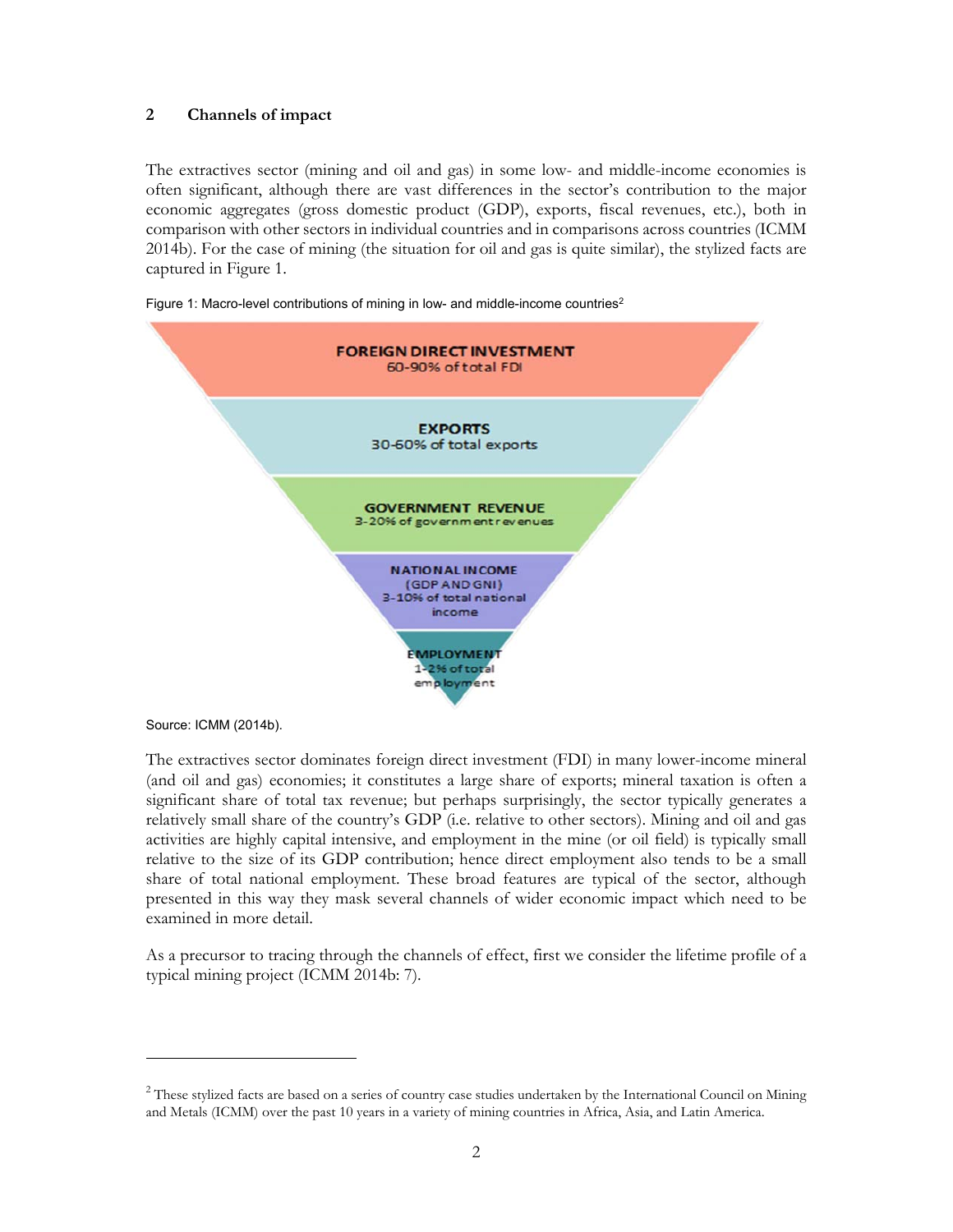#### Figure 2: Lifetime profile of a typical mining project



Source: ICMM (2014b).

-

Several phases can usefully be distinguished (Figure 2): exploration, site design and construction, operation, and finally closure and decommissioning. Each phase will create a distinct and potentially quite different direct economic impact. For instance, the exploration phase usually requires a relatively small number of highly skilled and technical personnel, possibly expatriate, with few local inputs. Hence the direct macroeconomic impact of this activity on the economy is probably relatively small. Similarly, in the closing down and decommissioning phase there will be little or no appreciable economic output, engaging a reducing and ultimately low level of employment, although the decommissioning and post-closure costs might be substantial. The phases that have the most significant direct economic impacts are the construction and operating phases, although the nature of the activities involved in these two phases may involve quite different direct effects. The construction phase will involve major capital expenditures along with a significant labour input, whereas the operating phase is typically less capital intensive and will have a distinctive employment mix. Clearly, the stage a project has reached within its life cycle will make a huge difference to the initial and overall impacts it will have on the economy (ICMM 2014b).

To illustrate the structure and paths of influence in the wider economy, Figure 3 shows in simple schematic form the principal channels of economy-wide impact of a mining or oil and gas activity. Note that here we focus on the *expenditure flows* (in constant prices<sup>3</sup>) and leave possible *price effects* to one side for the moment, even though price change effects could affect the size and hence the total influence of the expenditure flows. The direct spending arising out of extractives activities is shown in the first entry in the first row of Figure 3. This direct spending constitutes procurement of goods and services, employment (the payment of wages and salaries), and infrastructure spending. This initiates what has been termed the 'industry activity' channel (AfDB and BMGF 2015b). Here we concentrate on the construction and operating phases, where the extractives

 $3 E.g.,$  the prices in a given year, such as the initial year of the project.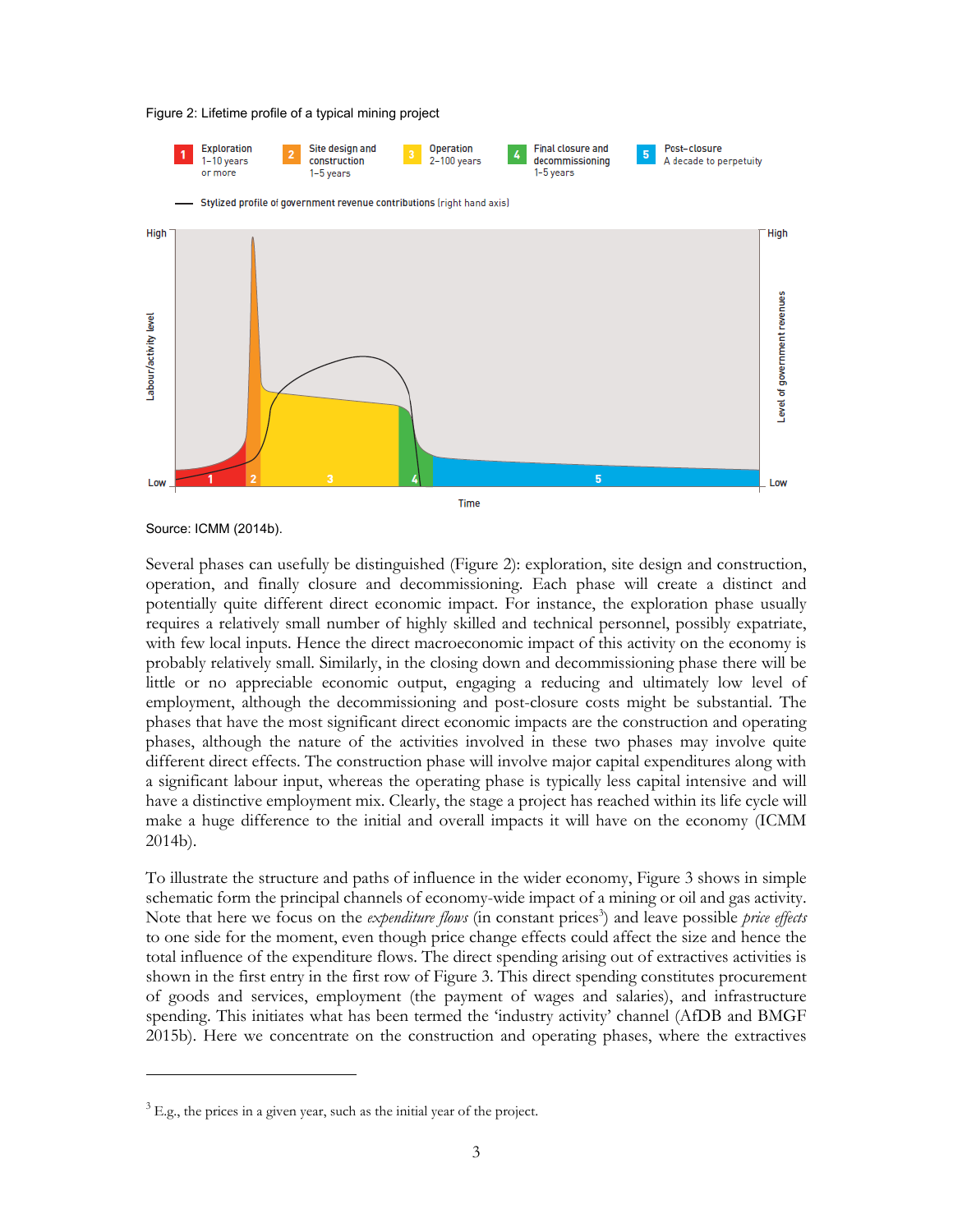activity is producing output, employing labour, and generating income. The discussion could extend to the start-up and decommissioning phases equally well, although the economic impact is lesser. Before any mineral extraction occurs there is extensive capital investment in equipment and associated construction costs in readiness for production. The construction phase also generates employment, which may be considerable in terms of numbers, albeit short-lived in terms of duration (perhaps three to four years).<sup>4</sup> The operating phase also requires material and labour inputs, although the mix differs from that of the construction phase. The figure shows the ultimate impact on living standards and human well-being (in boxes shaded in red). Thus the first impact on living standards derives from the incomes generated by extractives activity and thereby benefitting households. As shown in Figure 3, these benefits arise through a variety of different channels with eventual benefits for living standards.

The other major direct outcome of extractives activities arises from the revenues accruing to government in the form of taxes, royalties, and other fiscal revenues (Daniels et al. 2010; Otto 2016, 2017 forthcoming). This initiates the public spending channel. The revenues generated are likely to be large and significant, thus bolstering the financial inflows for government spending. However, and significantly, they are not evenly spread over the life cycle (Figure 2). These tax revenues when they arise can be used to fund a wide range of policy initiatives, both inside and beyond the mining and oil and gas sectors, including those related to economic promotion and to social and human development projects. It is for governments to design and implement the desired policy initiatives (AfDB and BMGF 2015a, 2015b). For example, there is now a large amount of experience to draw upon in implementing social protection at local and regional levels.

Figure 3 also shows expenditures and initiatives directly by extractives companies on community and social programmes, usually made independently (or partly independently) of central or local government. These include spending on schools, health centres, and community buildings in rural areas, where mines and extractive companies are often located Spending by government that impacts directly on well-being is shown in red.

-

<sup>&</sup>lt;sup>4</sup> Because of the high capital intensity of most mining and oil and gas projects, the numbers employed will generally be low relative to the levels of investment. However, there is likely to be more intensive employment during the construction phase than in the operating phase, and this can create significant opportunities. At the same time, the high skill requirements may initially at least require that expatriates and contract workers who come from outside the immediate region will constitute a significant proportion of those employed. There are exceptions to these broad generalizations. OPM (2009: 35) reports that in the case of the RMP gold mine in Romania, the direct employment in the construction phase was anticipated to be three times higher than in the operating phase, and expatriate employment to be a very low proportion of total employment in both phases.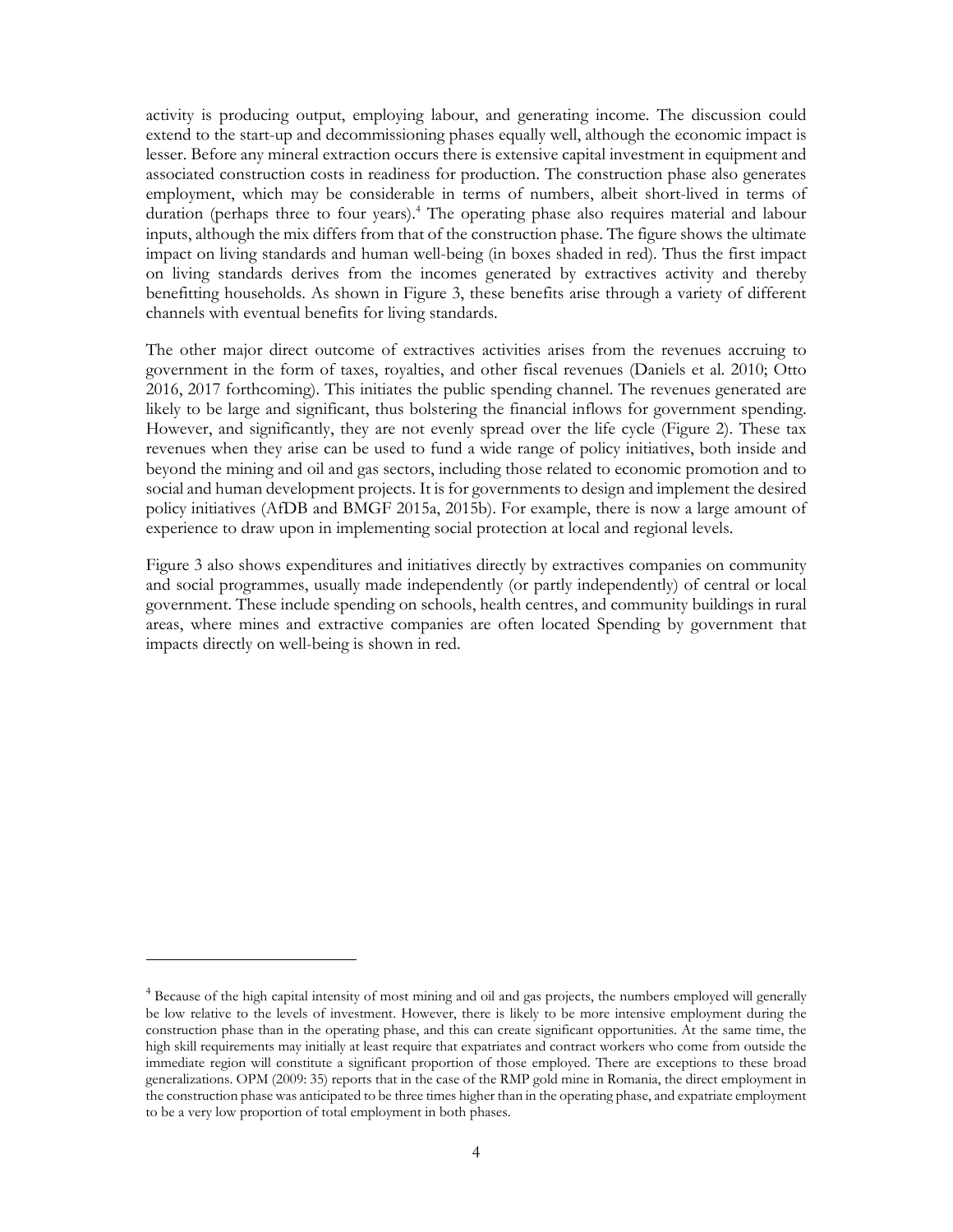Figure 3: Extractives activities and development: the main channels



Source: authors' illustration based on ICMM (2014b).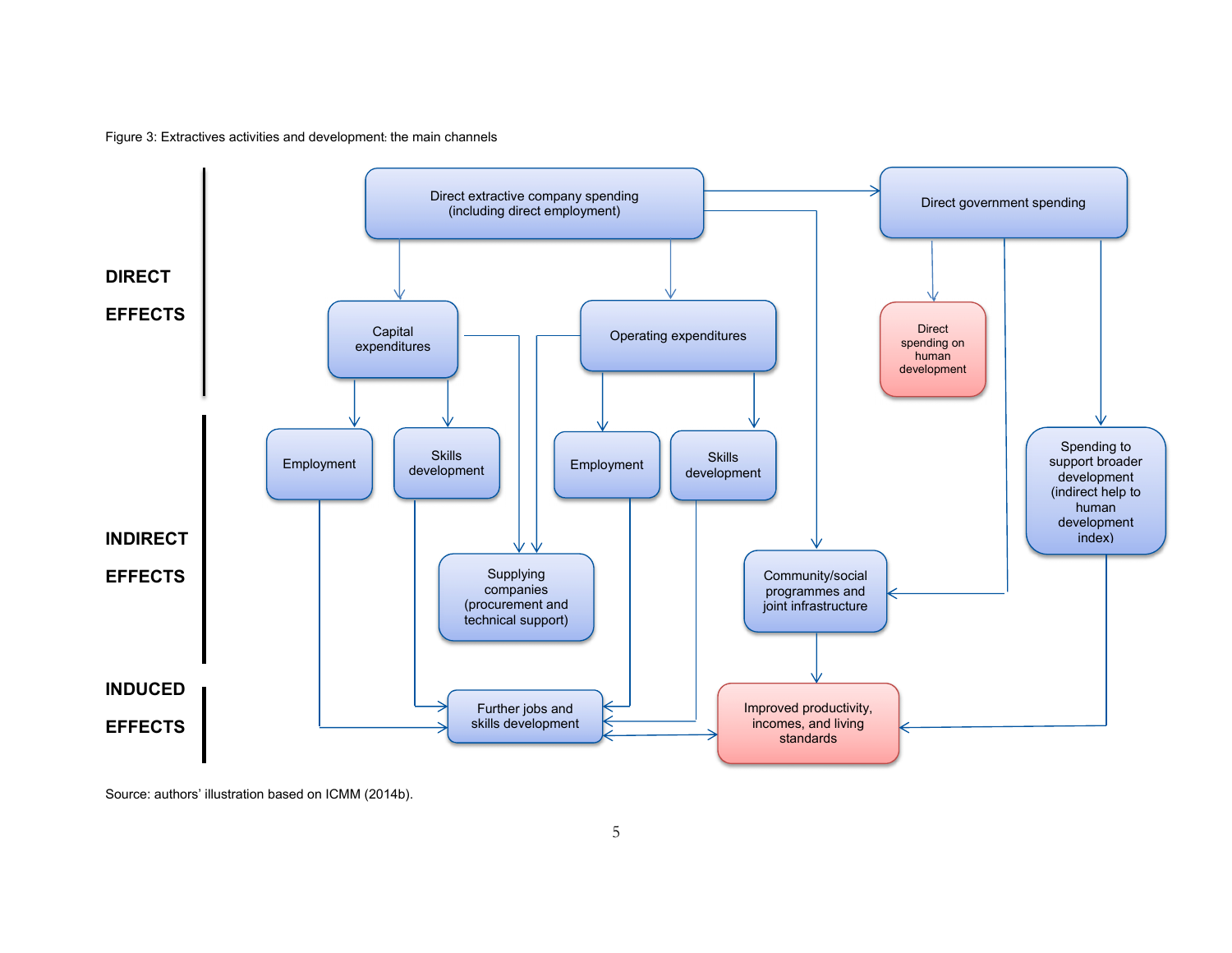Table 1: Main components of production value for mining companies

| Main components of production<br>value                | <b>Examples</b>                                                                                                                | <b>Typical shares of production</b><br>value |
|-------------------------------------------------------|--------------------------------------------------------------------------------------------------------------------------------|----------------------------------------------|
| Operating expenditures                                | Consumables, (fuel, power, tyres,<br>reagents, water, transport, light<br>engineering works)                                   | 50-65%                                       |
| Capital expenditures<br>(investment and depreciation) | Development and construction of<br>sites, including parts and<br>processing plants, installation of<br>machinery and equipment |                                              |
| Company salaries and wages                            | After-tax payment to labour<br>providers; salary withholding taxes                                                             | 10-20%                                       |
| Company community spending                            | Projects in health, education, and<br>income generation (in addition to<br>essential mitigation and<br>compensation matters)   | $0.5 - 1%$                                   |
| Taxes and other payments to<br>government             | Royalties; corporation tax; variable<br>profits taxes                                                                          | 15-20%                                       |
| Financing costs                                       | Interest payments on short-term<br>and long-term loans                                                                         | 15-20%                                       |
| Profit for shareholders                               | Dividends to shareholders<br>(includes both private and<br>government investors; share buy-<br>backs; retained earnings)       |                                              |

Source: ICMM (2014b).

In order to give some indication of the relative magnitudes of spending by mining companies, Table 1 shows the main components of direct spending together with a broad approximation of their proportions of the value of production (the proportions in oil and gas are typically somewhat different). In both the construction and operating phases, the highest proportion of outlays is typically on equipment and consumables (goods and services), followed by taxes, financing costs, and profits. Wages and salaries account for between 15 and 20% of gross production value.

Referring again to Figure 3, the resulting impacts of extractives via the channels of impact we have identified do not stop at the initial direct spending effects. Secondary effects stem from the direct spending effects, and do so via both the industry activity channel and the public spending channel. Conceptually, the secondary effects via these channels are likely to be quite different from each other. In particular, the direct spending effects via the industry channel can precipitate some indirect effects via backward and forward linkages (as discussed later), and can also trigger further induced effects via spending out of the incomes generated. By contrast, the indirect effects via the public spending channel may arise because of the spending of any additional household incomes created perhaps by the government's spending designed to support broader development. Thus in Figure 3 the box showing the ultimate effect on living standards from income generation includes the total effect on incomes (direct, indirect, and induced) arising from the increase in economic activity.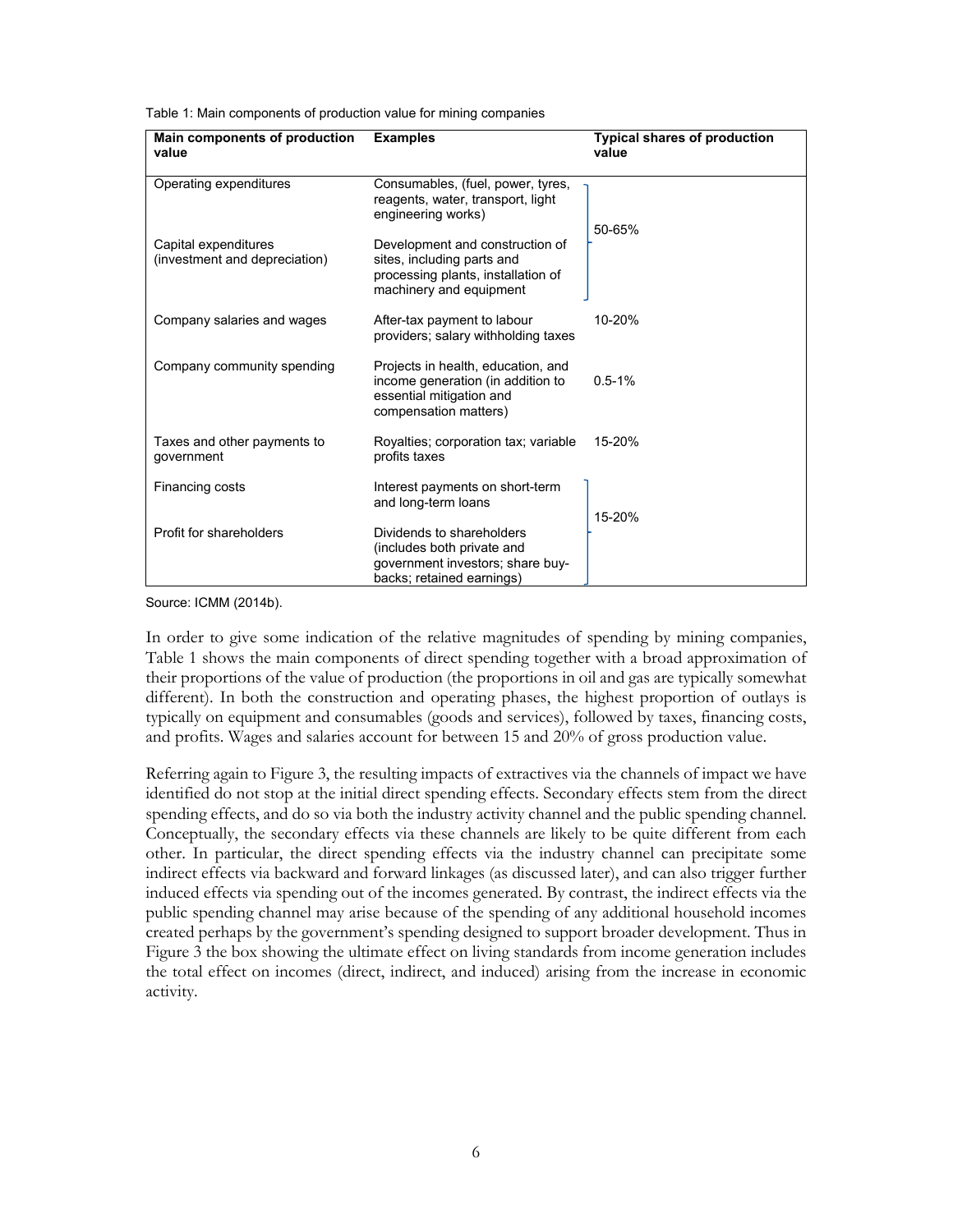It has been suggested by Auty (2004) and others that because of the capital-intensive nature of mining, backward and forward and final demand linkages are likely to be limited.<sup>5</sup> Indeed, for economies that have neither well-developed industrial sectors (producing, for example, capital goods) nor mineral processing sectors, the secondary production linkages may well be limited, at least in the short run. It is less easy to speculate on other final demand effects. Domestic income generated and paid to households, for example, is always likely to stimulate further production via a demand for domestically produced goods and services. More importantly, however, in the medium and long run, mining activities are quite likely to stimulate and catalyse a series of other impulses, e.g., via new companies (Auty 2004; ICMM 2014b). So the immediate and short-run effects, based on the pre-existing economic and institutional structure, are likely to underestimate the overall long-term effects to a significant degree.

Conceptually, it is relatively straightforward to estimate the short-term indirect (and induced) effects of mining (or oil and gas) activity via the industry channel—as we shall demonstrate in Sections 4 and 5. However, it is far less straightforward to estimate the *dynamic and long-term effects.*  The best one can do is to identify possible consequences and seek evidence of their existence either directly or from previous studies. The public spending channel will also generate positive secondary effects that are both short and long term. These effects are *short term* in the sense that they rely on existing structures and the capacity to stimulate output, employment, and income. They are *long term* in the sense that public spending today can increase future capacity and so stimulate economic growth, or improve productivity, or make permanent improvements to social or economic institutions and infrastructure. Of course, there is already evidence that the secondary effects may not always be positive. The term 'Dutch disease' emerged in the late 1970s. Corden and Neary (1982) formalized the problem, and Auty (1993) and Sachs and Warner (1995) produced evidence that resource-rich economies tend to grow less rapidly than resource-scarce economies. This evidence, which is reviewed in related papers in Addison and Roe (2018 forthcoming), has been the subject of much subsequent debate, and has prompted a search for policies that have positive secondary outcomes. This is the main hallmark of what Di Boscio (2010) has called the 'post-global' or 'sustainable development' model (see also Lahn and Stevens 2017).

#### **3 Industry channel: downstream and upstream multiplier effects**

 $\overline{a}$ 

The specialized and capital-intensive nature of extractives activity, in all of the phases of an extractives project, means that the direct economic impact on an economy might appear to be fairly limited. Nevertheless, the direct impact will often not reflect the *total* impact on an economy—not simply on the local and regional economy in the proximity of the mines, but also on the national economy. The secondary effects could also prove to be significant. As we shall see, secondary effects may arise at several levels of the economy and in quite different ways.

As a general observation, much of the new mining activity in lower-income economies takes place in more remote areas, away from existing urban areas, in areas where the existing economic activity is most likely based on agriculture (or forestry, etc.). The new mining activity will lead to new communities, and often to new satellite production activities as a consequence. These arise from the creation of two kinds of production linkages as well as a final demand linkage, which Hirschman (1958) referred to as 'backward', 'forward', and 'final demand' linkages. Characteristically, in most developing countries the manufacturing and tertiary base is often quite

<sup>&</sup>lt;sup>5</sup> This point is discussed in greater detail by Östensson (2017 forthcoming) and Östensson and Löf (2017 forthcoming).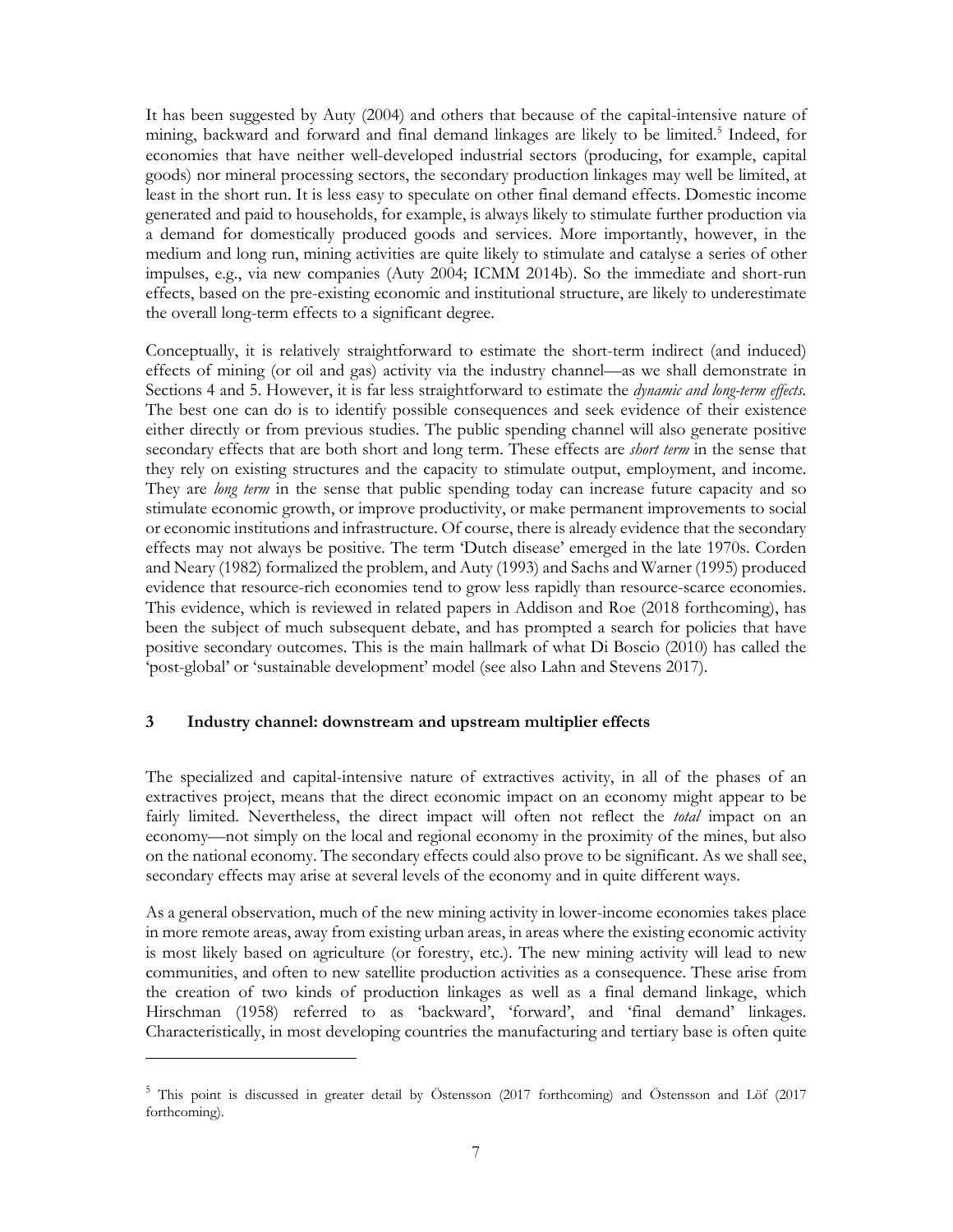weak. Hence many of the inputs into production (during both construction and operation) have to be imported.<sup>6</sup> However, the supply requirements for mining activity do create opportunities for existing domestic firms to sell to the mine, and also for new firms to enter upstream, in the short to medium term (backward linkages). Likewise, there may be downstream effects (forward linkages). Much mineral processing (e.g., smelting, refining, or material fabrication) usually takes place initially near to the final market rather than near to the mine, which means that many mineral products are exported in their raw (or crude) form. However, in time investment can in principle diversify<sup>7</sup> from mining per se and new profit-making opportunities arise domestically, thereby creating forward linkages within the domestic economy. Auty (2004) cites many examples of this evolutionary process, whereby mining has proved to be the catalyst for a diversified industrial region. These include the West Midlands (UK), Witwatersrand (South Africa), Ciudad Guayana (Eastern Venezuela), and Western Australia, amongst many others. It is therefore important to see the emergence of upstream and downstream effects as part of an evolution, a dynamic process of economic development. In achieving this, investment in transport and power infrastructure is especially critical if the objective is to achieve local processing that is competitive.

Direct final demand linkages from mining activity are less likely. The very nature of mining output means that this will not enter into the consumption bundle of households or government directly, nor will it form a part of fixed capital formation. The bulk of output that is not processed domestically (as intermediate output) will be exported. The principal final demand linkages will arise from spending out of incomes generated: thus it is more likely to be a secondary rather than a primary effect.

As well as considerations of extractives activity in the context of the structure of the whole economy, there is also an important regional dimension to all of this. The impacts of extractives activity are unlikely to be distributed across the whole economy. Many of the direct effects will be heavily localized (due to agglomeration economies, and to the proximity of labour and their wider communities), although some of the secondary effects will be more widely spread throughout the economy.<sup>8</sup> Di Boscio (2010) has described how the pattern of regional development associated with mining activity has evolved and changed over time. He has described how pre-1970 mining activity followed the regional or 'strong local linkage' model, where mineral ventures facing high transport costs were highly labour intensive and generated significant upstream (and often downstream) benefits. This has been supplanted by a more recent global or 'weak local linkage' model, characterized by lower transport costs and high capital intensity (with lower labour requirements), tending to generate lower upstream and downstream benefits. Hence the tendency has been for strong localization of the primary effects to be perpetuated, even with the evolution of mining technology and the changing economy-wide context. Di Boscio (2010) suggests that the global model has been supplanted by the sustainable development model since the 1990s.<sup>9</sup> This reflects the industry's desire to develop an approach that is more sustainable in socio-economic terms. It implies that companies are now more likely to engage more with the communities and government, and the effects and benefits are likely to be more widely spread than hitherto. However, there is a limit to how much benefit can be distributed locally, including via job creation,

 $\overline{a}$ 

<sup>&</sup>lt;sup>6</sup> This is true of goods but less so of services, many of which can be obtained locally.

 $7$  Östensson (2017 forthcoming) discusses how sometimes this does not happen.

<sup>&</sup>lt;sup>8</sup> In some (conflict) countries mining often takes place illegally, and this affects the nature and distribution of the activity and of any income generated.

 $9^9$  See Hodge (2017) on the meaning of 'sustainability'.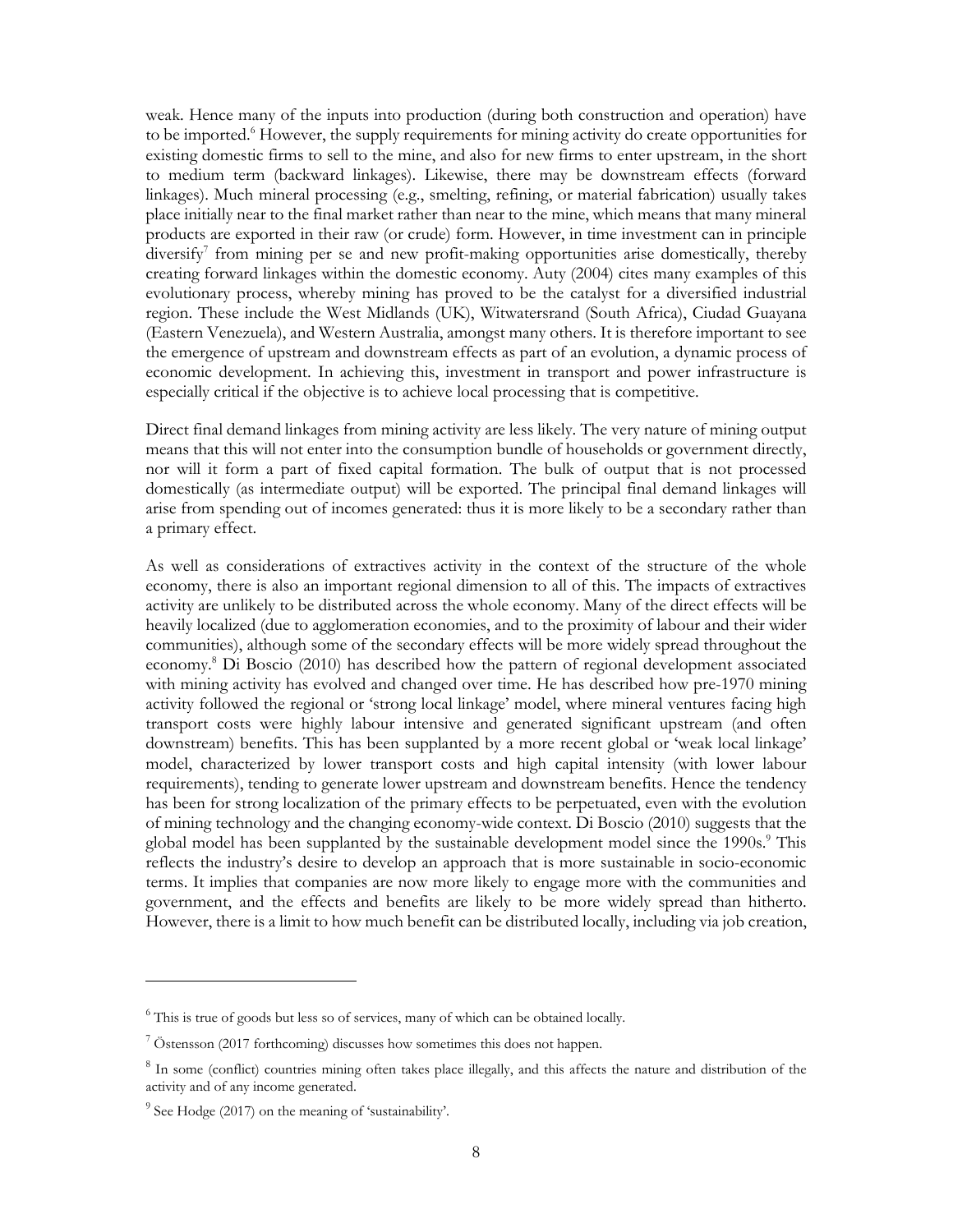if governments are unwilling or unable to invest enough in supporting local infrastructure and institutions.

All of these primary and secondary effects will be subject to further multiplier responses. Hence, in addition to the identification of the primary effects of mining activity, there is a significant question as to how these multipliers might be estimated. We now turn to a review of the alternative methodologies before considering some estimates of impact multipliers for mining activity as obtained to date.

## **4 Measuring the size of secondary impacts**

The measurement of secondary impacts of mining activity has proved to be a difficult challenge. Several studies (e.g., ICMM 2013, 2014a; Mogilevskii et al. 2015; OPM 2009) have been carried out in the context of either a new mining project or an existing mining enterprise, or as an assessment of the contribution of a mining industry as a whole in an economy-wide setting. The most obvious and longest-standing method of estimating secondary effects is to apply an informal approach based on informed judgement and rules of thumb. Of course, in the absence of reliable economy-wide data this might be the only possible approach, but the major downside is that it is quite difficult to defend the results or to test assumptions, so a more robust formal approach is usually preferred.

Three formal empirical methodologies have been used to assess secondary economic and social impacts. They are: input-output (or multiplier) analysis, computable general equilibrium (CGE) modelling, and econometric modelling. The first two methods may be described as *ex ante* (simulation) methods, whilst the latter is an *ex post* method that is finding increasing favour in project analysis. However, they should not really be viewed as alternatives; they have quite different objectives and serve different purposes. In Section 5 we consider the practical use of these methodologies, together with some estimates of the magnitudes of secondary effects of mining activities in particular countries.

Here we shall briefly consider the alternative approaches before reviewing some results. Two broad approaches have been pursued, which we may refer to as *ex ante* and *ex post* methods. The *ex ante* approach is effectively to examine the indirect effects on an economy via simulation models. The purpose is to pose 'what if?' questions rather than to carry out a forecast or prediction. Sometimes the economy in question is the local or regional economy rather than the national economy, but this choice is issue dependent and/or data dependent. Simulation models are used to estimate the possible effects under well-defined 'what if' scenarios as compared with a base case, rather than constituting predictions or forecasts per se. The most widely used simulation model is the inputoutput (I-O) model, usually with extensions (Bocoum 2000; ICMM 2013; NMA 2012; OPM 2009), but more recently CGE models have also been used (Downes et al. 2014; Mogilevskii et al. 2015; Tourism Research Australia 2013. Both approaches will be briefly outlined below, along with a short assessment of their relative merits. More recently, Moretti (2010) proposed an econometric method to estimate sectoral employment multipliers. Although this was not specific to the mining sector, other authors have subsequently applied the method to mining-related studies (e.g., Fleming and Measham 2014; Moritz 2015). By contrast with the simulation methods, this can be viewed as an *ex post* method, based on an analysis of sectoral data drawn from two separate historical time periods. It is not a straightforward matter to compare the two approaches, as they are underpinned by quite different conceptual premises.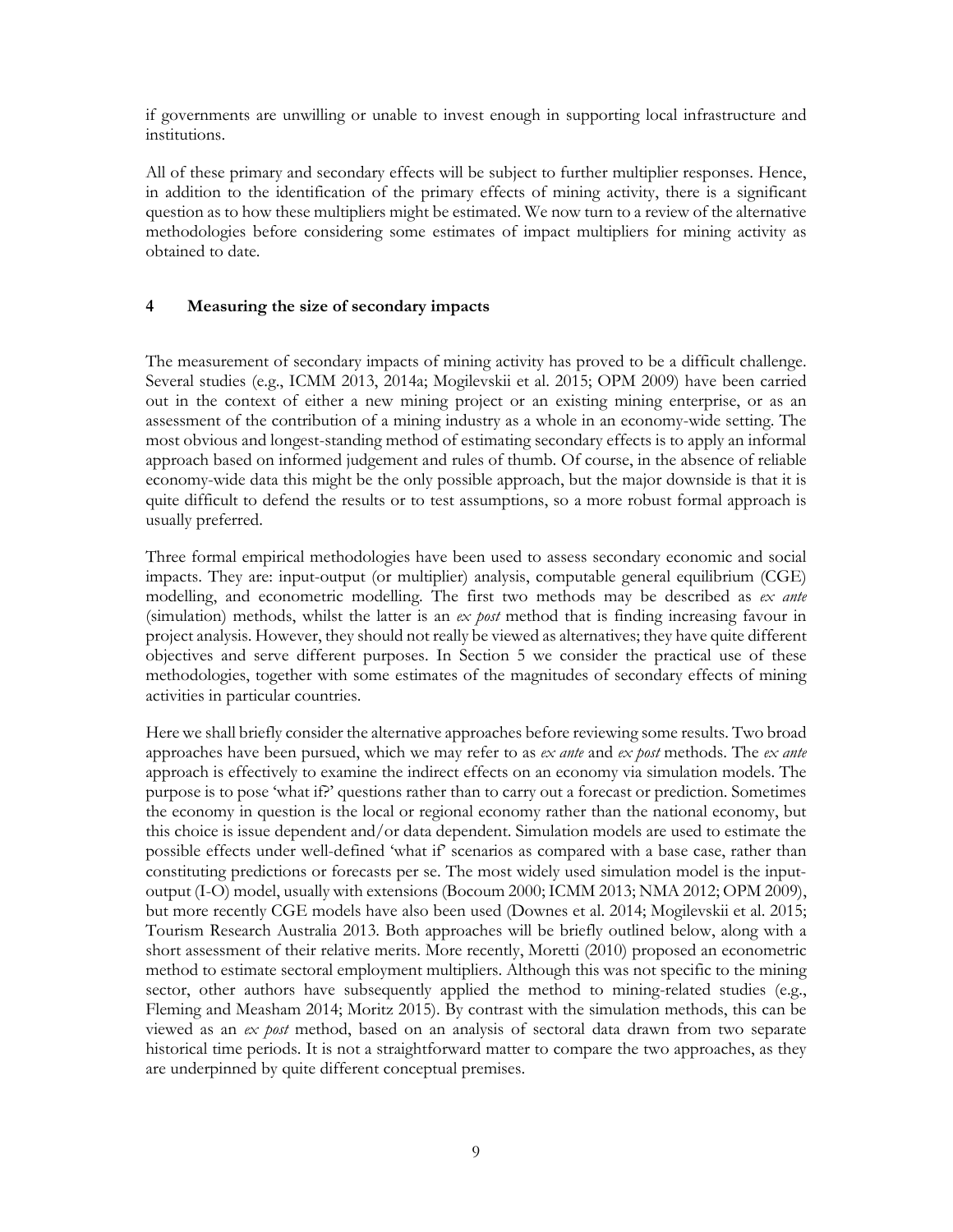#### **4.1 Ex ante simulation models**

#### *I-O models*

The 'indirect' output, income, and employment effects of an increase in mining output or of mine construction outlays have often been estimated via an I-O model (e.g., Ivanova and Rolfe 2011). These create the so-called multiplier effects. The principal assumptions underlying the standard I-O model are first, that the base year economy-wide input structure reflects the inherent input requirements of production sectors; second, that there is excess capacity in domestic production and an excess supply of labour. In many applications, the interindustry input-output structure is augmented by household income and expenditure coefficients to capture the income-generating and expenditure behaviour of households endogenously within the I-O model. These are usually referred to as the 'induced' effects. Both the indirect and induced effects are non-negative, so the corresponding multiplier effects inclusive of induced effects (commonly referred to as Type II multipliers) are always greater than those based only on interindustry (indirect) effects (Type I multipliers).

The main motivation underlying input-output multipliers is to capture the effects of production technology and household income-expenditure behaviour (i.e. a Leontief multiplier combined with a Keynesian multiplier). In practice these multipliers are usually calculated on the basis of average coefficients, but if the marginal responses differ from those on average, or if the base data on which the coefficients are calculated are out of date, then the results will be affected. Also, if there are supply constraints in the domestic supply of certain commodities or in supplies of labour (perhaps manifested by price increases which dampen demands), then the multipliers will be overestimated. The prime advantage of the input-output multiplier approach is simplicity and transparency. It shows, in summary form, a calculation based on a sequence of simple ratios in order to calculate the overall effects.

The I-O model works as follows. The final demands, x, which trigger the sectoral output responses, y, which in turn are directly linked to income and employment responses, are obtained from the well-known relationship:

$$
\mathbf{y} = (\mathbf{I} - \mathbf{A})^{-1} \mathbf{x} = \mathbf{M} \mathbf{x}
$$
 [1]

where  $\bf{A}$  is the coefficient matrix (which may or may not be augmented by household income and expenditure coefficients), and  $M$  is the resulting multiplier matrix. In the present context, the final demand vector, x, represents the final output of the mining or minerals sector, or the mine construction costs. Thus, to examine the potential impact of a new mining project, there would be an annual stream of **x** vectors over the horizon of the project, from construction, operation, and termination. The resultant y vectors would be the estimated eventual output responses associated with each of the **x** vectors. The standard analysis can also be extended to other variables, which are linked directly to sectoral outputs such as employment, income, added value, or indeed environmental profiles such as emissions.

Sectoral multiplier responses,  $M_{ij}$ , are usually expressed in terms of outputs of sector *i* per unit output expansion of sector *j*. For other linked profiles, such as employment, where  $\lambda_i$  is the employment requirement per unit output of sector  $i$ , the employment multiplier in sector  $i$  per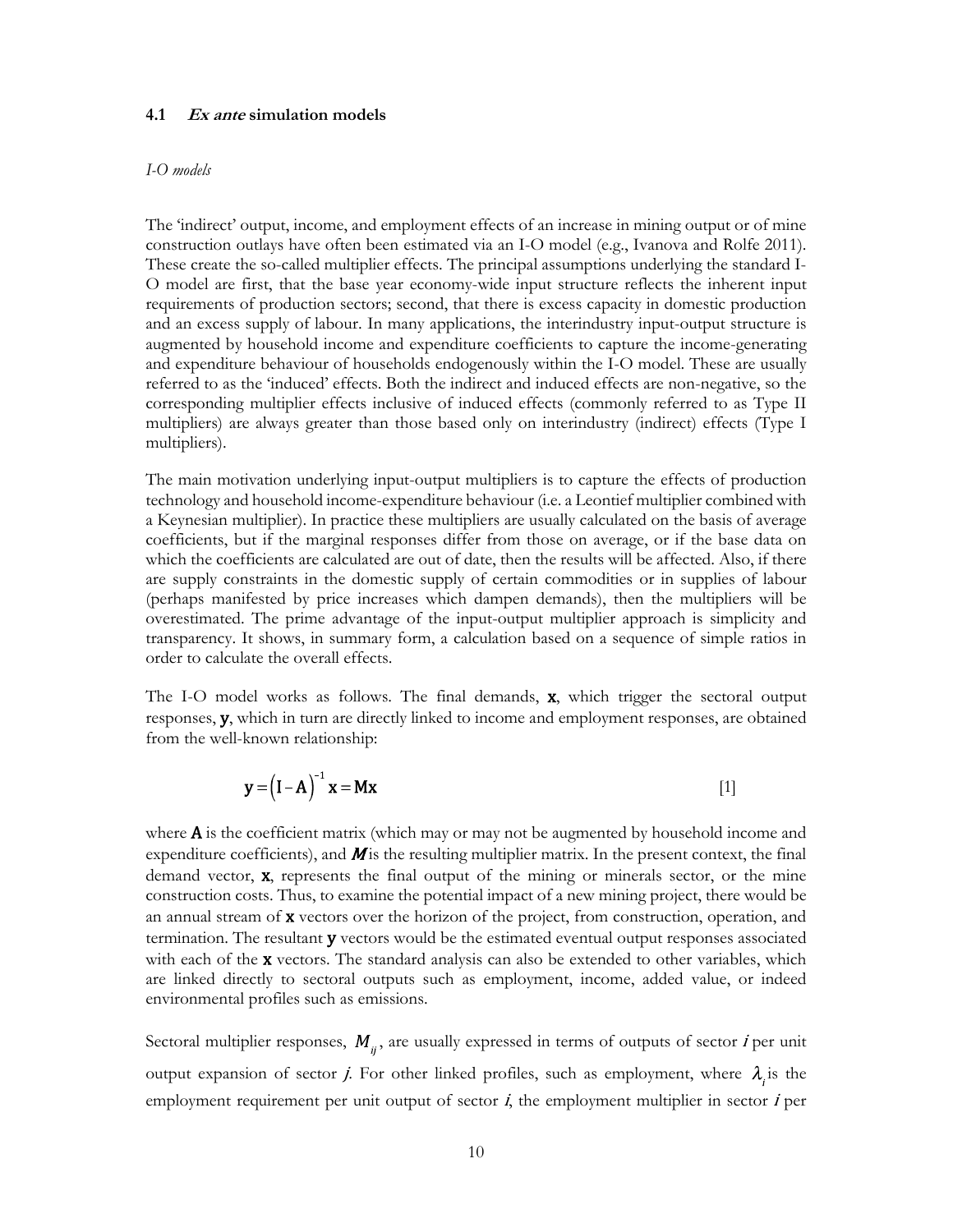unit expansion of sector *j* is  $\lambda_i M_{ii}$ <sup>10</sup> The 'units' dimension of this multiplier is therefore 'employment generated' per unit of 'output'. However, there are some well-known variants. To assess or report the result of the indirect (and induced) effects, the multipliers are often reported as a ratio of indirect (and induced) effects to direct effects. These have the advantage of being unitfree constructs. Whilst they have the attraction of being pure numbers, the main problem is defining what constitutes a 'direct effect' in this instance. For example, during the construction phase, mining output and employment is zero, although contractors do hire labour and incur other costs and outlays and there is well-defined construction output. Output multipliers are often more conceptually straightforward than the variants based on them.

#### *CGE models*

 $\ddot{\phantom{a}}$ 

A second broad class of simulation models is represented by CGE models. These have also been used to assess the economy-wide effects and impacts of mining projects and extractive industries, although there are relatively few published examples (Downes et al. 2014; Mogilevskii et al. 2015; Tourism Research Australia 2013). The broad feature of the CGE genre is the incorporation of prices, institutional structure, behavioural responses, and some market-clearing behaviour in at least the product and factor markets. Although there are several variants amongst the recent applications (including those in unpublished papers), the core of any CGE model is a specification of optimizing behaviour for both producers and consumers. Most models now depart from the strict neoclassical paradigm, and structural or market rigidities are usually now included (which is especially important for low-income countries, where infrastructure deficiencies and market imperfections prevail). For example, there may be supply constraints in some domestic sectors and for certain kinds of labour, which dampen any supply response. Hence supply curves may be upward sloping or even vertical at some point, and not horizontal as in the I-O model. The underlying macroeconomic structure and the specification of the macro closure rules<sup>11</sup> in CGE models are crucial, and these can drive the results in all directions. Hence the flexibility allowed when characterizing the structural features of the economy in question also leads to model complexity, and CGE models may not necessarily offer a better means of simulating non-marginal impacts on an economy than simpler counterparts. By their very nature, CGE models obviously require more data than I-O models (CGEs are usually underpinned by a social accounting matrix<sup>12</sup>), and the functional specifications are considerably more complex.

Many analysts consider CGE models to be less transparent than I-O models, even though it is possible to configure a CGE model so as to conform to the features of an I-O model and therefore to be able to compare outcomes from alternative specifications. Rose (1995) has discussed the relationship between input-output analysis and CGE models. He suggested that to argue that one modelling approach dominates the other is sterile. Neither method purports to generate *forecasts*; they simply provide results of counterfactual experiments using models calibrated with the most representative data available and based on well-defined assumptions. The simulation approach is therefore ideally suited to an analysis of the likely impacts of mining projects. In sum, the results

 $10$   $\lambda$  can similarly be defined as GDP, or environmental output generated per unit of gross output. The resulting multipliers are referred to as GDP or environmental multipliers respectively.

 $11$  There are three principal macro closures in CGE models: government budget balance, investment-savings balance, and external balance. There are also micro closures, determining how the factor markets clear.

 $12$  A social accounting matrix is a comprehensive, consistent, and usually detailed representation of macro, meso, and micro data for an economy, showing transactions and transfers between economic agents (e.g., producers and consumers) and institutions. See Round (2003) for a full discussion.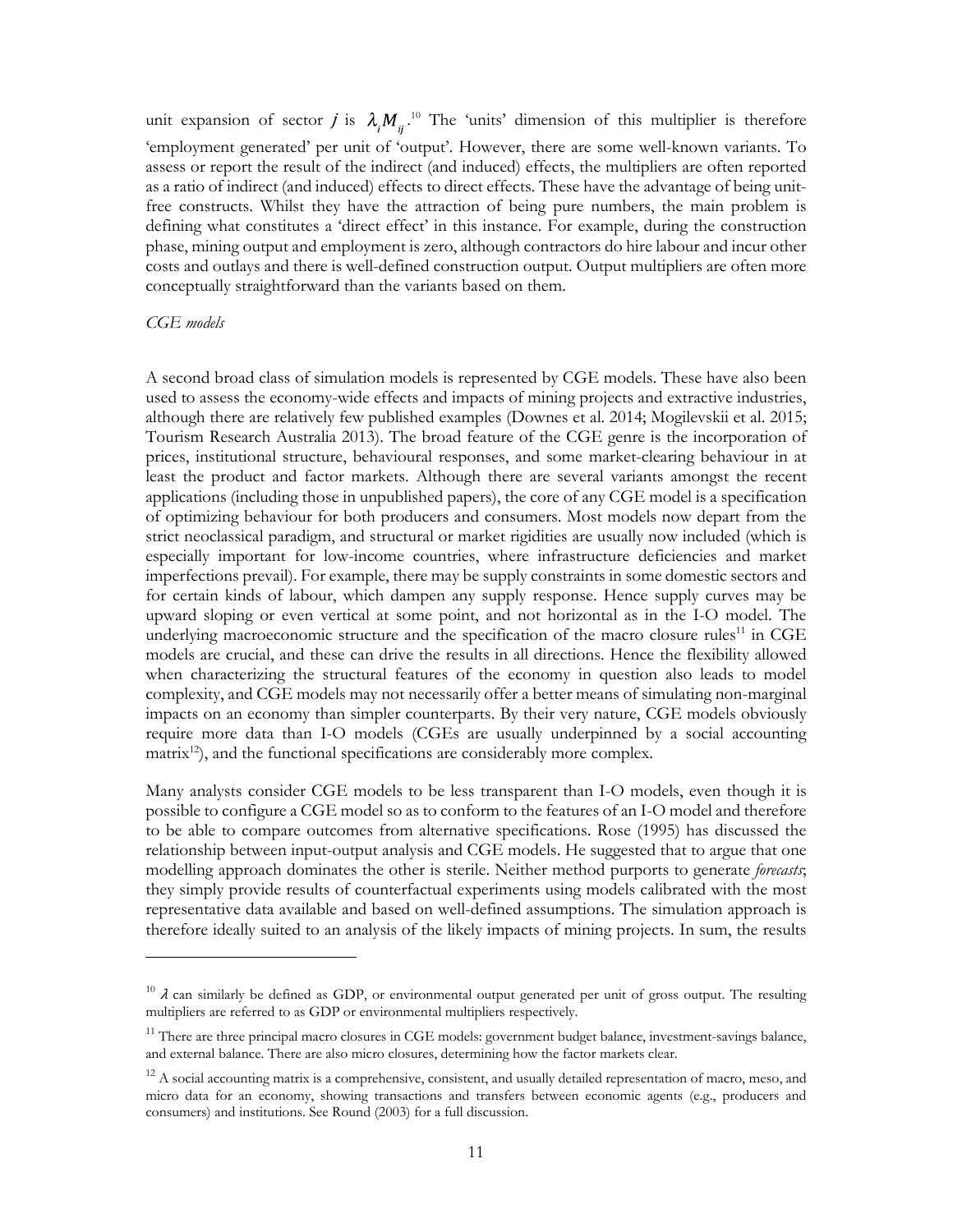of both methods can help to inform investment decisions and broader strategies to maximize the role of the extractives sector in development.

#### **4.2 Ex post econometric models**

 $\overline{a}$ 

A more recent approach to estimating multipliers has stemmed from the work of Moretti (2010). This has been applied in the context of job multipliers, and specifically for calculating job multipliers in the mining industry by Fleming and Measham (2014) and Moritz (2015). Following Fleming and Measham (2014), the general methodology is as follows. Based on census data for three years (2001, 2006 and 2011) forming two time periods (i.e. 2001–06 and 2006–11), the authors estimate the following equation:

$$
\Delta E_{i}^{N} = \alpha + \beta \Delta E_{i,t}^{M} + \gamma d_{t} + \varepsilon_{i,t}
$$
\n<sup>[2]</sup>

where  $\Delta E_{i,t}^N$  is the change in the log (employment in non-mining sector  $N$ ) over two years, period t, and  $\Delta E_{i,t}^M$  is similarly defined for mining, sector M. The variable  $d_t$  is a binary variable, which is

one for the second period and zero for the first period. Thus  $d_t$  controls for possible structural variations across periods. The employment data were drawn from 568 local government areas in Australia. Pooling the data for the two periods means that the regression was based on 1,136 observations.

With the double logarithmic formulation the regression coefficients are interpreted as elasticities, from which the 'job multipliers' can easily be calculated given the known relative sizes of sectoral employment (e.g., mining vs non-mining). The main difficulty is in identifying the causal relationship between the variables, given that employment variables on both sides are endogenous. This is important, because within the context of determining a job multiplier we obviously have to interpret the results as 'one job (in mining) leading to "M" jobs (in non-mining)', etc. Hence, as suggested by Moretti (2010), instrumental variables (IV) or two-stage least squares estimation is preferred to ordinary least squares (OLS).<sup>13</sup> Moretti (2010) reports both, and it is noteworthy that his estimates under IV are considerably lower than those under OLS.

One significant feature of this method is that, as the estimates are based on actual (i.e. realized) employment data, the multipliers capture the employment outcomes resulting from *all* economywide effects. The method is, however, confined to job multipliers as defined above. It is not readily or easily extendable to income, tax, or environmental multipliers. As noted earlier, effects on environmental, income, and other profiles (defined earlier by  $\lambda$ —see also footnote 10) are usually linked to the resultant multiplier effects on economic activity, in particular on the level of output. Also, although the estimation is based on a structural model, it does not show the channels (or mechanism) of impact; it therefore simply represents a summary outcome of the whole process, without illuminating any details of the transmission mechanisms that are involved. In this regard it is also crucially important that account is taken of the endogeneity between the two jobs variables, and that the results truly represent a causal relationship.<sup>14</sup>

<sup>&</sup>lt;sup>13</sup> Significantly, Fleming and Measham (2014) do not report whether they applied IV methods of estimation or simply applied OLS.

<sup>&</sup>lt;sup>14</sup> In particular, the correct method of econometric estimation may be crucial, as suggested by Moretti (2010).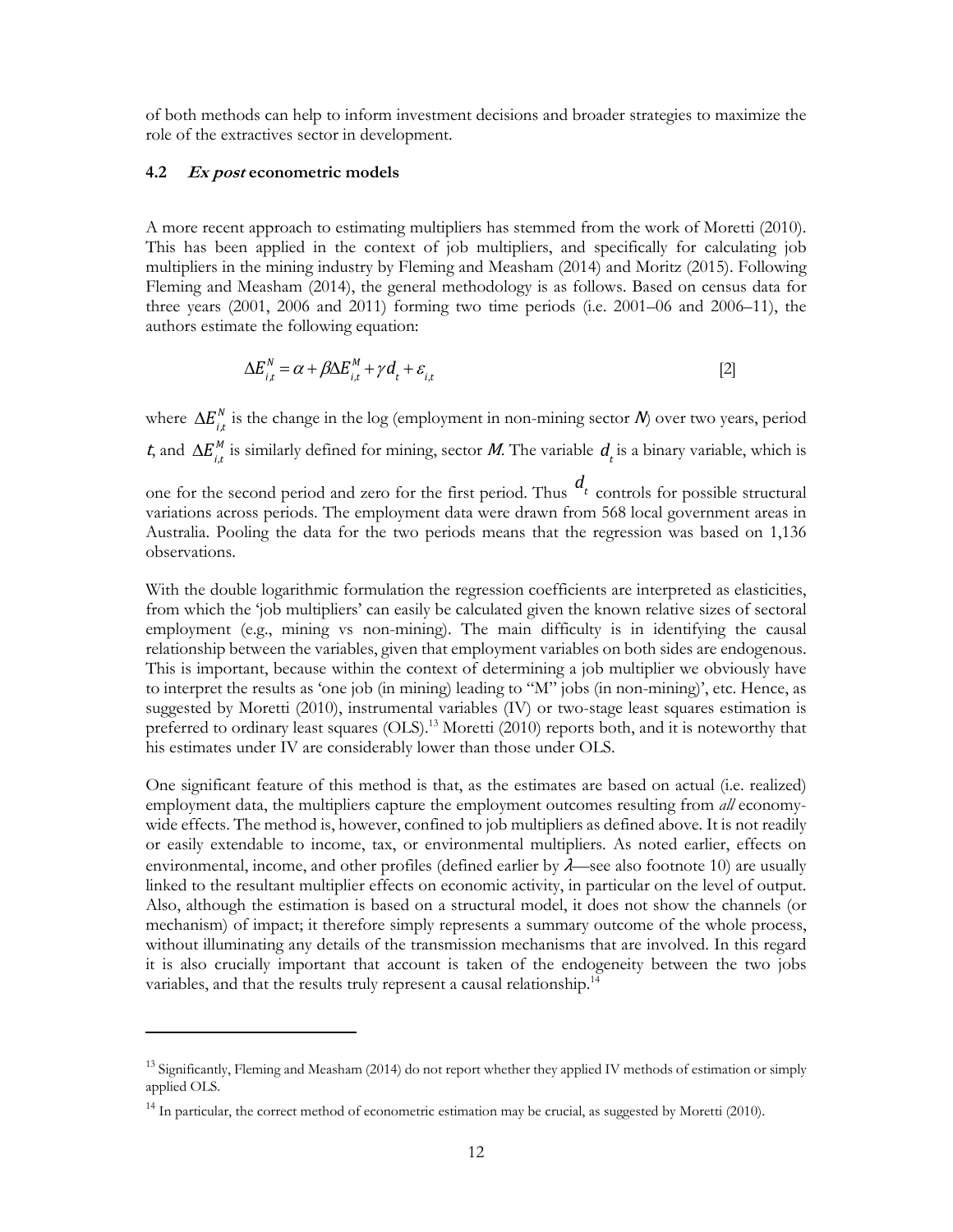## **4.3 Ex ante versus ex post methods**

Whilst the econometric method of estimating multipliers is relatively recent and its use may be extended in future studies, it should be borne in mind that *ex ante* and *ex post* methods are quite different in concept. Numerically, they are slightly different. An *ex post* multiplier of 0.6 would be equivalent to an *ex ante* multiplier of 1.6 (as the latter includes the initial injection of demand/spending while the former does not). Thus, although it is possible to compare the numerical results, a comparison of the underlying premises of the methods (simulation vs econometrics) is not so straightforward. The *ex ante* approach is best for assessing the likely impact of a new mining project, while the *ex post* approach is more suited to assessing historical outcomes (although the latter can help to build a stock of knowledge about existing mining projects that might inform decisions around new projects).

As well as highlighting the known limitations of the input-output approach, Fleming and Measham (2014) also point out that, for a positive demand injection, the multipliers are always positive. They can never reflect a Dutch disease-type outcome, where the output and employment of a nonmining sector declines as a result of an output expansion of mining. This is a valid criticism. I-O models are fixed-price models, so they are not able to capture changes in relative prices such as those implicit in the exchange rate changes associated with Dutch disease. However, both Moretti (2010) and Fleming and Measham (2014) also claim that another deficiency of I-O models is that they ignore the (employment) effects on non-traded sectors. This is simply not true: services, construction, utilities, and indeed all domestic non-traded production sectors are included in a standard input-output table, and multipliers for all sectors are calculated accordingly. So if 'jobs' are the focus, job multipliers for non-traded sectors can always be included in standard inputoutput multipliers.

There are legitimate pros and cons of the different modelling approaches,<sup>15</sup> but it may be important to mention that there have been criticisms of the modelling approach as a whole. For example, Gittins (2012) is typical of those who have been highly critical of recent modelling work on the Australian mining industry, where multipliers have been calculated and potential impacts have been established. Gittins's most trenchant criticism appears to be of the general concept of indirect effects and multipliers:

According to a press release issued by the Australian Mines and Metals Association, '213,200 people are directly employed in mining, oil and gas operations in Australia, with an additional 639,600 indirect jobs created by the resource industry'. Did you notice how the second of those suspiciously precise figures was precisely three times the first? (Gittins 2012)

Whilst Gittins and those who are critical of the modelling approach recognize there will be spillover effects, they offer no practical suggestions as to how these may be assessed. Denniss (2012), cited by Gittins, although heavily critical of modelling, is more circumspect. However, Gittins and Denniss are right to caution users to take careful heed of model assumptions, as these are crucial in determining the results that are generated. These problems are certainly not unique to the mining sector: they apply to all public policy debates in which model results help to inform decisions (other examples include trade policy reform in which extensive use is made of I-O and CGE models).

 $\overline{a}$ 

 $15$  See especially Denniss (2012) for a discussion in an Australian context.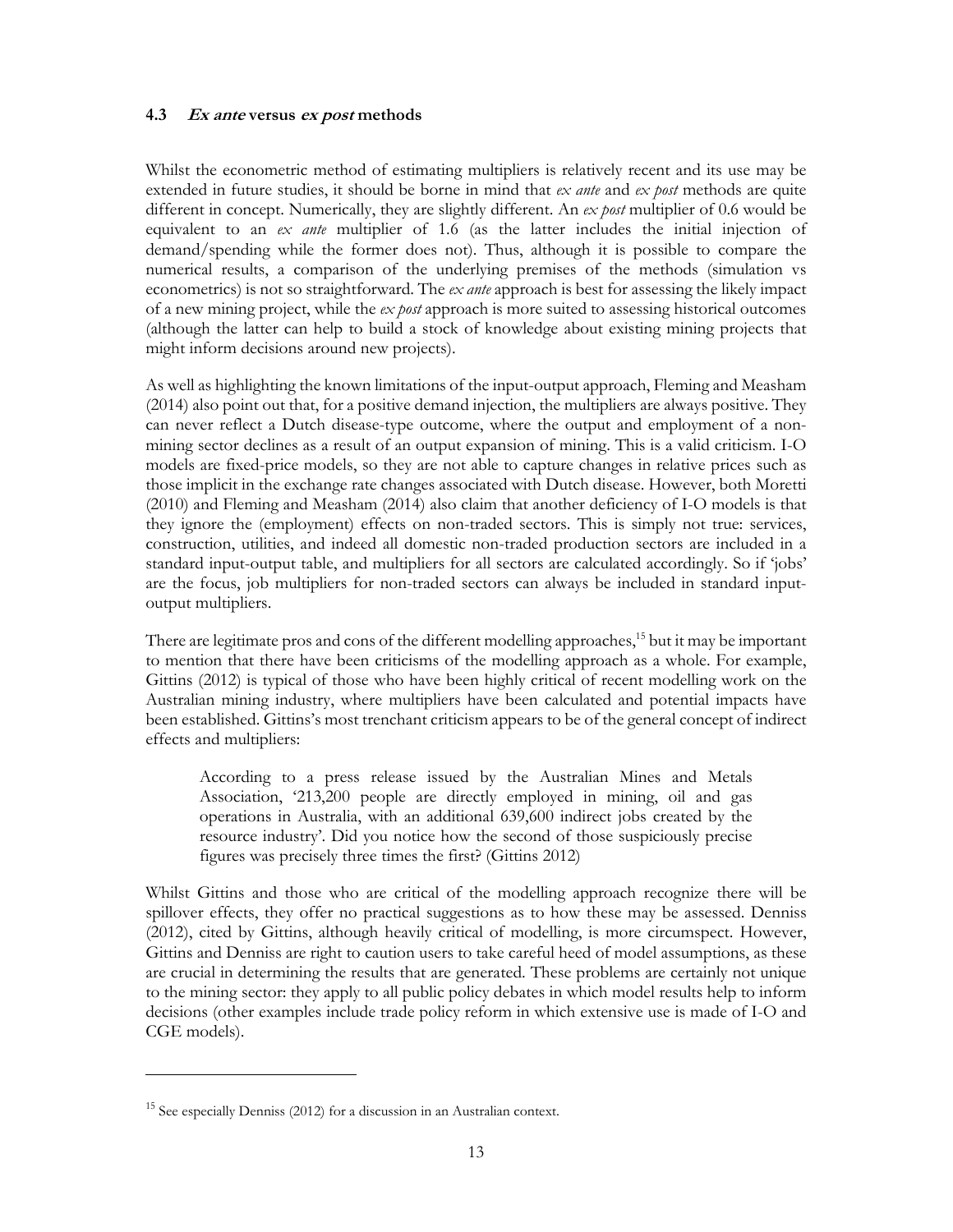## **5 Estimates of impact multipliers for mining activity**

## **5.1 I-O modelling**

I-O and CGE models have been the dominant approach to date for estimating impact multipliers via the industry channel for mining activity. We do not attempt in this paper to provide a comprehensive review of the results. Rather, we review just two studies in some detail for comparison purposes, and refer briefly to the results of other studies. It is not possible to arrive at definitive general conclusions about the size of the multipliers, as they are bound to be heavily conditioned by economy-specific factors, as well as by factors to do with the precise ways in which the multipliers themselves have been calculated.

First, we should distinguish between three commonly used multipliers: output, income, and employment multipliers. The principle is the same for each. The multiplier is defined as the ratio of the total outcome divided by an initial (direct) outcome. For example, the output multiplier is the total gross output (of a particular sector, or of the economy as a whole), taking into account economy-wide interdependences and responses, that results from a unit initial change in gross output of, say, mining. Similarly, the total (wage) income generated by a one-unit increase in the (wage) income from mining would define the income multiplier, etc. Multipliers are pure numbers: they are unit-free.

Second, we have to distinguish between Type I and Type II multipliers. Type I multipliers take account only of the interindustry independence: these generate the direct and indirect effects (the input-output multipliers). Type II multipliers additionally take account of the Keynesian incomeexpenditure effects: the direct, indirect, and induced effects. A comparison between Type I and Type II multipliers is indicative of the extra economy-wide feedback effects, although for the purpose of using the results to estimate total impacts, only the Type II multipliers are of practical significance.

|                      | Type I multipliers | Type II multipliers |
|----------------------|--------------------|---------------------|
| Patronal agriculture | 1.3                | 2.4                 |
| Peasant agriculture  | 1.2                | 2.3                 |
| <b>Mining</b>        | 1.2                | 2.3                 |
| Primary intermediate | 2.0                | 3.1                 |
| Primary processing   | 1.8                | 3.0                 |
| Manufacturing        | 1.9                | 3.0                 |
| Wholesale            | 1.2                | 2.3                 |
| Retail and services  | 1.6                | 2.8                 |

Table 2: Output multipliers for south-eastern Pará, Brazil

Source: ICMM (2013).

 $\overline{a}$ 

We now illustrate the use of this methodology in the context of a study of the mining sector in the south-eastern Pará region in **Brazil** (ICMM 2013). The full study was concerned with investigating the social and economic impact of mining at the national and local levels, as represented in a case study of Vale, Brazil's largest mining company in south-eastern Pará.<sup>16</sup> Table 2 shows the output multipliers for a selection of sectors, including mining. The Type I multipliers in the first column show the output effects on the whole south-eastern Pará regional economy that arise from a unit increase in final demand in each sector. Thus a R\$1 increase in the demand for output of mining

<sup>16</sup> Filgueiras et al. (2017 forthcoming) examine other aspects of the Brazilian/Vale case.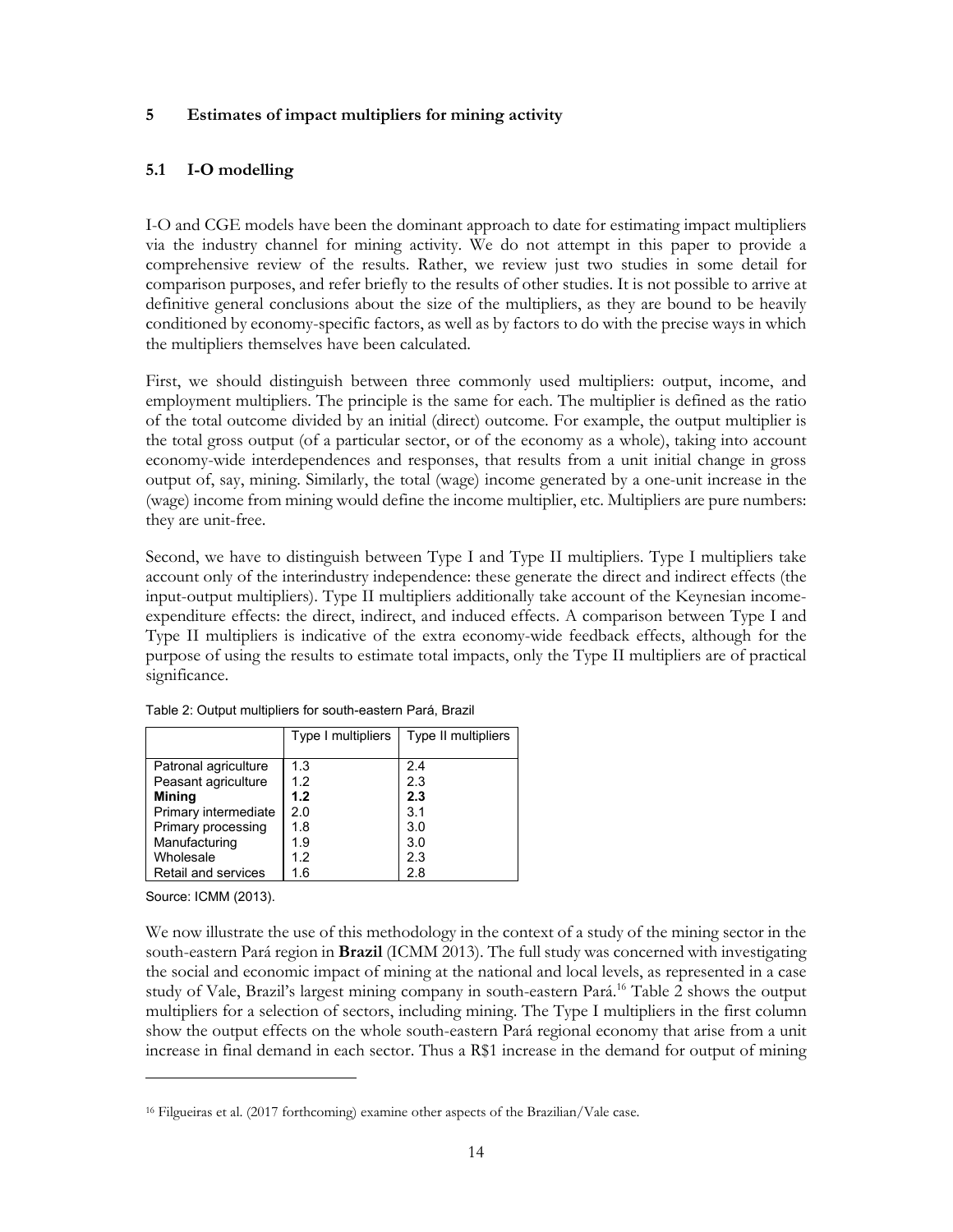is likely to lead to R\$1.2 of output in the south-eastern Pará region as a whole. This is a small increase, but this is true of the increases that would result from R\$1 increases in the demand for output for all other sectors. The reason why all the multipliers are so low is because the industry linkage in such a relatively small region is low. The Type II multipliers in the second column again show the total output effects in the south-eastern Pará economy arising from a unit expansion of final demand, but now the effects of household spending out of income generated are also taken into account. These multipliers are larger. For example, the multiplier for mining is 2.3, which means that, taking account of the spending effects of households out of the income generated from the increased production activity (i.e. the 'wage linkage' effect), a further R\$1.1 of output is generated by mining in the south-eastern Pará region. It is useful to note that, while there is some variation in the total Type I stimulus across sectors, the additional stimulus due to the wage linkage (that is, the induced effect) is similar across sectors, i.e. about R\$1.1 of additional output (column two minus column one). There is a simple technical reason for this. The multiplier model used does not differentiate between different types of labour or of households. Hence the income generated is spent according to one single pattern of expenditure, so that the induced multiplier effects will be the same, regardless of where the initial income is generated. Clearly, the multipliers for mining only apply in the operational phase, when there is mining output. But during the construction phase, to the extent that there is procurement of locally produced goods and services, the multiplier effect will be a combination of the output multipliers (as in Table 2) according to the mix of outputs of sectors stimulated by these procurements.



Figure 4: The direct and estimated total Rosia Montana Gold Mine Corporation contribution to Romania's GDP

A second case study is useful for illustrating another feature of multiplier analysis. The inputoutput multipliers as described above and used in most studies are not derived from dynamic models. By 'dynamic' in this context we simply mean models with an explicit time dimension. However, the standard models are often used to estimate the equilibrium outcomes of a series of annual primary effects. The results do not show the time profile of the incidence of total effects, but they can be used to show the total effects in relation to the time profile of the primary impacts. This is best illustrated in relation to an example based on a study for **Romania** (OPM 2009). Figure 4 shows the direct and estimated total contribution to Romania's GDP arising from the Rosia Montana Gold Mine Corporation over a projected 18-year period. This covers two years in

Source: OPM (2009), reproduced with permission.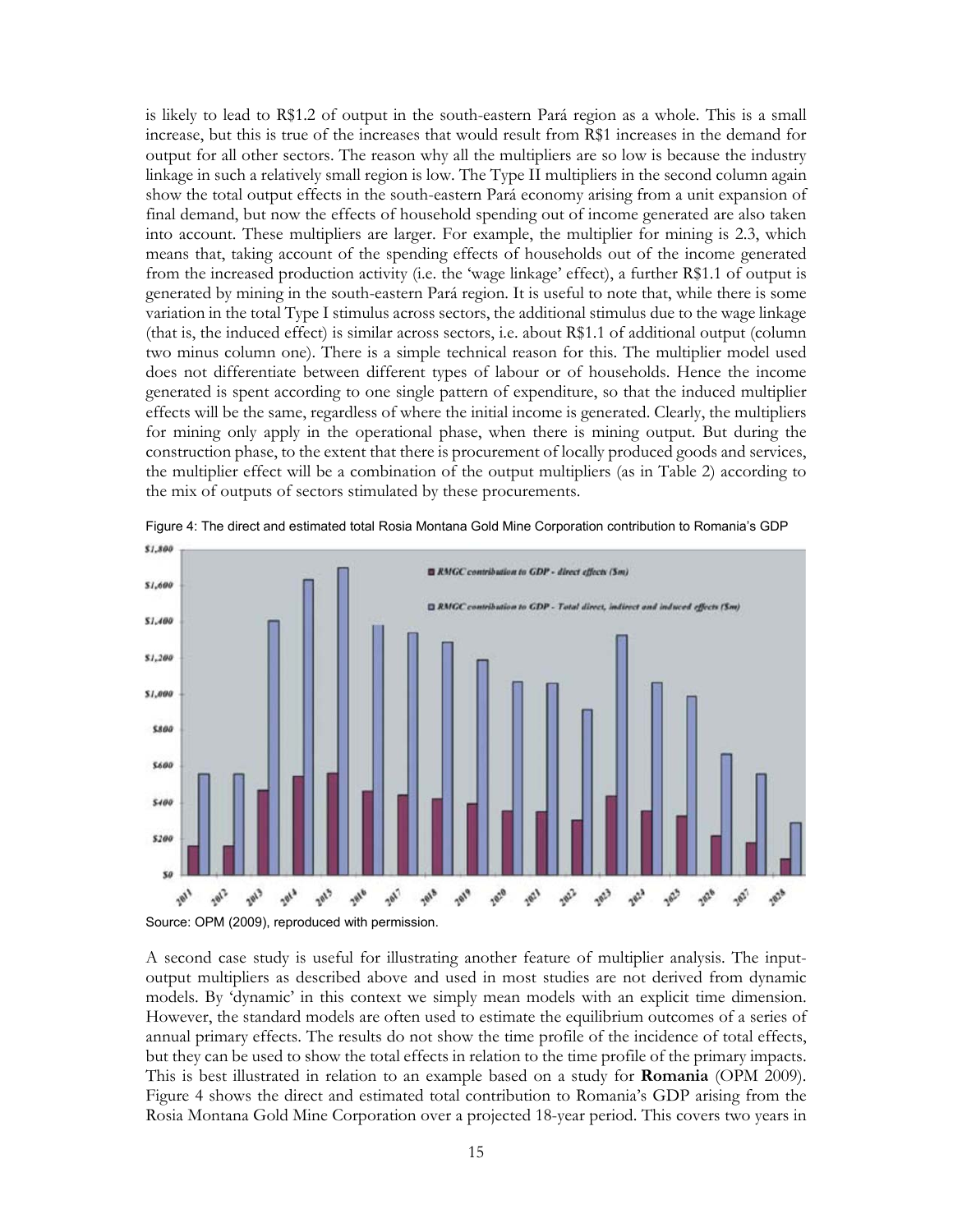construction (2011–12) and 16 years of operation (2013–28). In this case the *direct* contribution to GDP in the two years of the construction phase is lower than that anticipated during the 16 years of the operation phase. But although there is variation year on year, the estimated *total* effect on GDP from the construction and operational phases of the gold mine is an *additional* 2.0 to 2.5 times the direct contributions (i.e. a multiplier of between 3.0 and 3.5).<sup>17</sup> However, the indirect and induced contributions shown for each year of the projection will not necessarily all materialize in that year; there will be lags as the repercussions work their way through the economic system.

Bocoum (2000) has utilized input-output multipliers to undertake a comparative study of the impacts of mining activities in countries at various stages of development and in different kinds of mining-related sectors. The study was based on the calculation of Hirschman linkages, so it provides some useful evidence on multipliers. Bocoum harmonized input-output tables for **Australia**, the **United States**, and **Chile**, and distinguished sectors for mining, mineral processing, mineral and energy manufacturing, and energy production. The results are reported in terms of Hirschman total linkages,<sup>18</sup> although they are based on (Type I) output multipliers and (Type II) income multipliers (not reported). The main results of her study are:

- The type of mineral activity affects the size and nature of the secondary effects (multipliers);
- Energy (coal, oil and gas) extraction shows a relatively small direct contribution to GDP, although it is important in terms of total multipliers;
- The overall contribution of non-ferrous mining to output and income is generally low, but it has strong linkages with domestic industries such as energy and other mineral-related activities;
- Non-metallic mining, with the diversity of its output, has the potential for stronger linkages than metallic mining;
- Mining services have strong backward linkages;

 $\ddot{\phantom{a}}$ 

- Petroleum and coal transformation generate strong forward linkages;
- The agricultural and industrial chemicals sector is important in terms of output and income and total linkages.

IDC (2013) used the input-output methodology to explore the linkage between the mining and manufacturing sectors in **South Africa**. Again, based on 2012 data, the Type II output multipliers for the sector were estimated to be about 2.0. Mining is now a smaller share of exports compared with 1970, and also the value is lower in real terms. IDC (2013) also reports the changing structure of South Africa's mining sector between 1980 and 2012. It is now much more diversified, with gold becoming a diminishing proportion of mining sales. The backward and forward linkages with the manufacturing sectors remain strong.

 $17$  The heights of the blue bars are approximately 3.0 to 3.5 times the heights of the red bars.

<sup>&</sup>lt;sup>18</sup> Total linkages (TL) are defined as the sum of backward (BL) and forward (FL) linkages. A sector with a BL or FL greater than 1.0 is considered 'strong', so a sector with a strong BL and FL and a TL greater than 2.0 is considered to be a 'key' sector.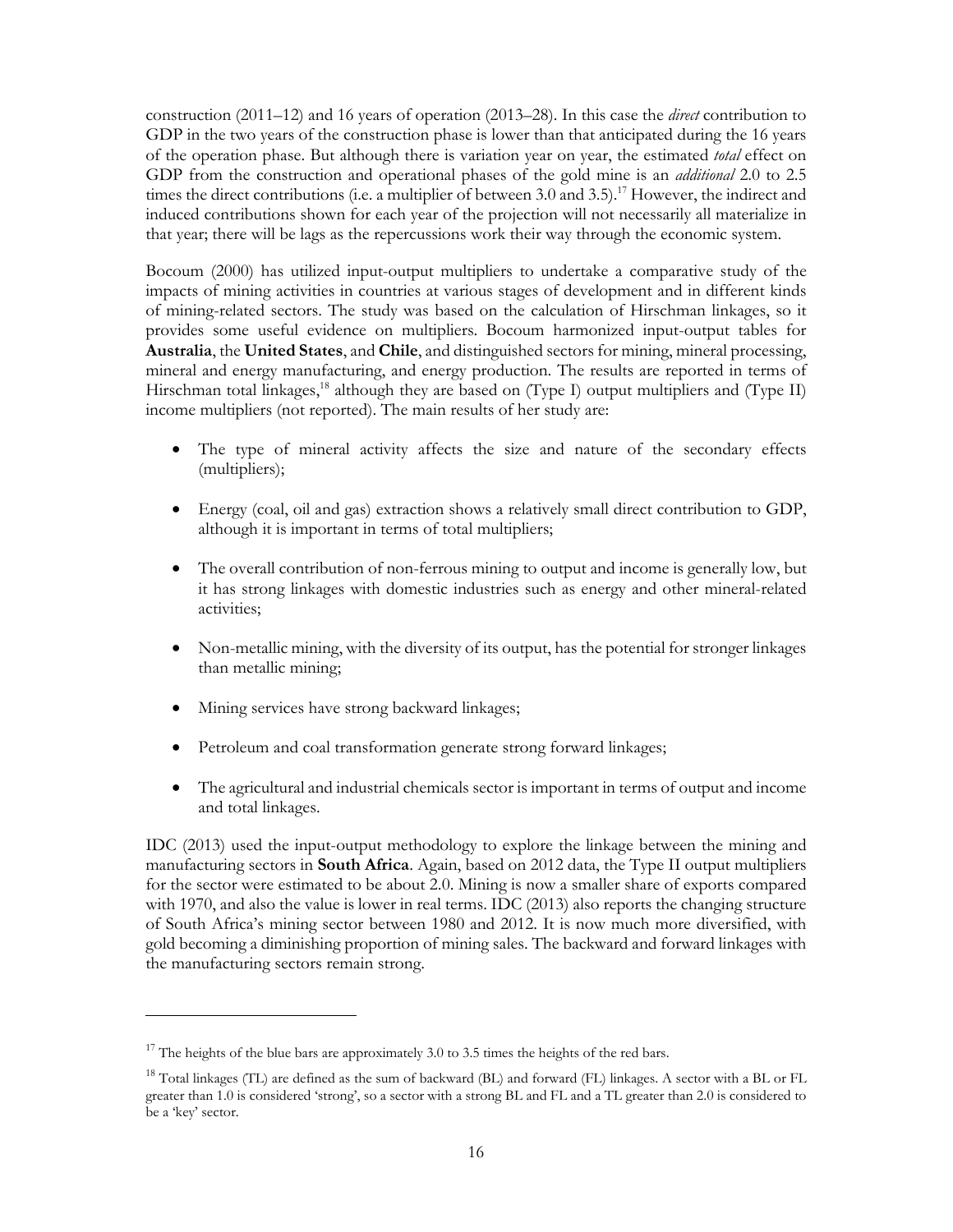Rayner and Bishop (2013) applied the input-output methodology to obtain a 'broad measure' of the boom in natural resources in the **Australian** economy from about 2004 to the end of the decade. They used a sectoral context in which they distinguished between 'resource extraction activity' (coal, oil, gas, iron ore, etc.) and 'resource-related activity' (business services, construction, etc.). Based on an input-output table, the total direct contribution of the resource sector to Australian GDP in 2011–12 was 11.5%. On the basis of Type I multipliers, they estimated that a further 6.5% of GDP was attributable to resource-based activity (an implied Type I multiplier of 1.57). If the wage link had been included, then the Type II multiplier would have been well in excess of 2.0.

Finally, a recent large-scale input-output study for the **United States** (NMA 2012) considers the economy-wide contributions of US mining. Based on a large regional input-output table for 2012, the study is an exemplar of its kind. The mining sector includes three subsectors: mine operations, mining support activities, and transport of output from the mine. This underlines one of the problems of comparability across studies. It is not always clear just how comprehensive the output measure is (i.e. how exactly 'mining' is being defined). Transport and ancillary services are important examples of this ambiguity. Using this broad definition of mining activity, the study estimates that the sector contributed 0.64% of US GDP in 2012. But based on a calculation of Type II multipliers, taking account of backward linkages and induced effects, the contribution to GDP rose to 1.4%. The implied Type II multiplier for the sector and for the US as a whole is 2.2. The variation in the multipliers for different branches of mining across US states is considerable. However, focussing on the results for the mining sector as a whole, the Type II multiplier for California is 4.7, and for New York and New Jersey even higher (9.4 and 11.6 respectively). These values would imply that there is a huge secondary effect of mining activity in these states. But in all cases where the multipliers are very high, the *direct* contribution of mining to GDP, in the state and nationally, is quite modest. Nevertheless, this does suggest that upstream effects might be significant when economic activity is broadly based and well developed.

## **5.2 CGE modelling**

Relatively few CGE-based studies to assess mining activity per se are available in published work, but two examples will help to illustrate what can be achieved with this approach. A main feature of CGE models is their ability to deal with price shocks and changes in relative prices. For example, unlike in I-O models, the real exchange rate effect of Dutch disease can be captured in CGEs. The models are complex and there is often a great deal of specificity in terms of data, assumptions, and model specifications, which makes comparisons difficult to manage.

Downes et al. (2014) attempted to estimate the effects of the mining boom in **Australia** over the decade from the mid-2000s. The 'boom' encapsulated a tripling of the world price of mining exports together with a sharp increase in investment in mining. Their objective was to assess the impact of these shocks on living standards, and to investigate whether the economy experienced negative effects due to Dutch disease. Their overall assessment was that, because of the requirements by mining for manufactured goods, the negative effects due to Dutch disease were not strong. However, the results do show that manufacturing output was about 5% below what it would have been without the resource boom. Also, overall living standards (measured by the change in real disposable household income per capita) were significantly higher than they would have been without the boom, although there were differences across household groups according to the sectors from which they drew their incomes. For example, households relying on income generated in import-competing industries did less well. The study showed that the boom benefitted households as a whole through several channels: higher employment, higher real wages, and lower average tax rates. The study illustrated several features of the CGE methodology referred to in the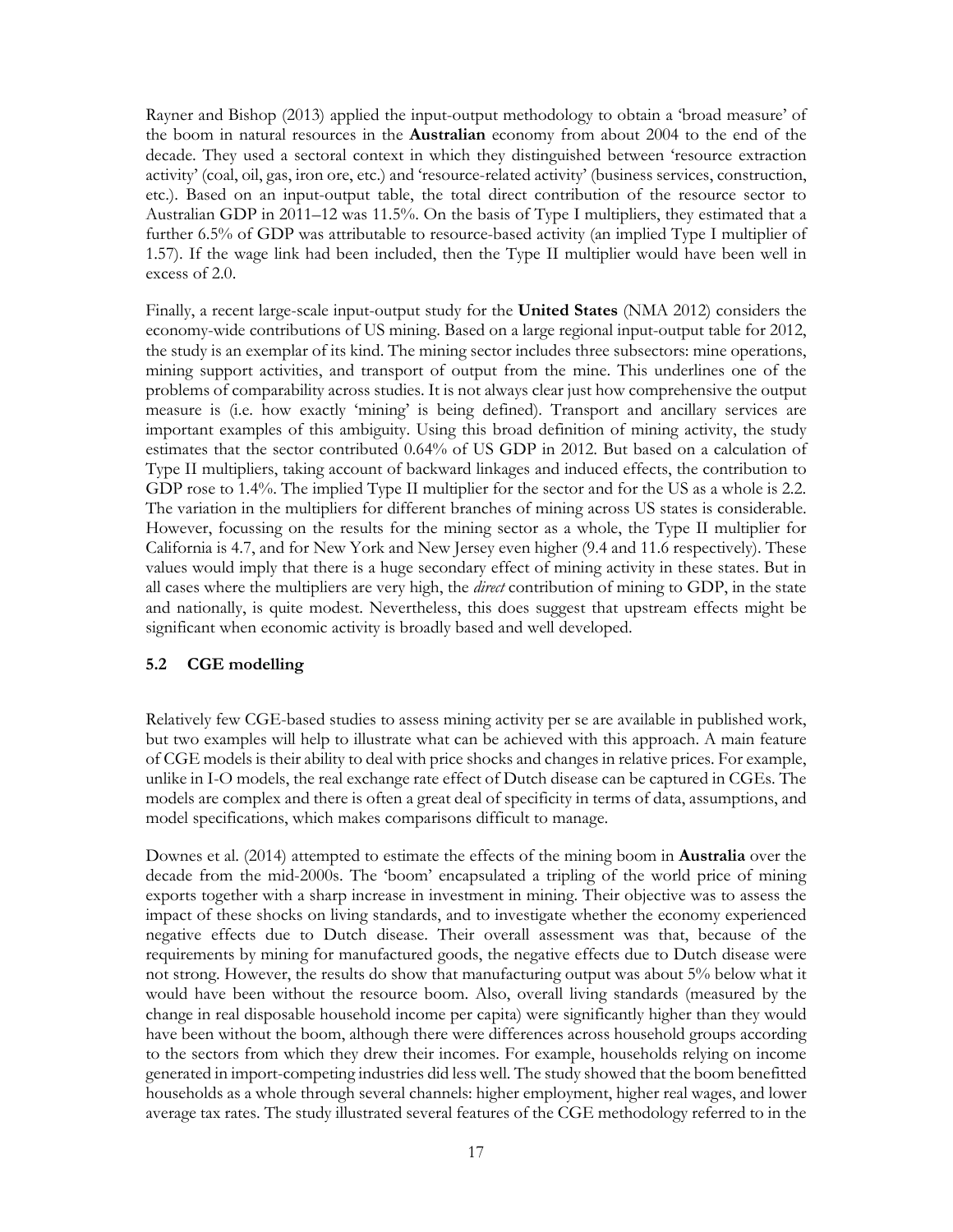previous section. In particular, unlike the input-output methodology, it shows the role of prices, which may precipitate both negative and positive effects of seemingly positive shocks. In addition, it shows that the configuration of the model affects the model outcomes.

As a means of verifying their specification, Downes et al. (2014) reported on the performance of their model compared with that of some other Australian models. An unrelated study by Tourism Research Australia (2013) also carried out a CGE model-based study of the impact of the mining boom on tourism. Many of their key aggregate results were broadly similar to those of Downes et al. (2014), but they were able to report wide variation of outcomes at a state-wide level. In terms of contributions to GDP, there were losers as well as gainers from the mining boom.

In a classic example of this genre, Mogilevskii et al. (2015) assess the impact of the Kumtor gold mine on the economic and social development of the **Kyrgyz Republic**. The authors adapt a dynamic CGE model developed by the World Bank, and calibrate it to the Kyrgyz economy. Kumtor is the largest enterprise in Kyrgyzstan, so its impact is highly non-marginal. The aim of the study was to estimate not only the direct contributions but also the multiple spillover (secondary) effects in the context of the country's long-term development. Mogilevskii et al. simulate three scenarios in terms of gold production and then estimate the effects on the main macroeconomic variables. There is little disaggregation within the model to facilitate a detailed impact analysis. Also, the results are heavily conditioned by the model assumptions (i.e. the model 'closure' rules), where in particular the labour market clearing assumption is quite simple. Mogilevskii et al. conclude that there is little scope for increased employment in the mining enterprise, and that a main benefit of Kumtor is its substantial contribution to the government budget and social spending.

CGE simulation models permit several policy-relevant extensions to be added to the basic economic framework. For example, there are many examples using CGEs to examine the income distribution consequences of macroeconomic policy shocks (e.g., changes in trade policy). But there are also examples where the likely distributional (or gender or environmental) consequences of extractives projects/policies have been examined via simulation models. Andersen and Faris (2002) examined the possible consequences for the economy of **Bolivia** of an increase in natural gas sales to Brazil. As part of their exercise they demonstrated that, while there would be a likely increase in wages and incomes of all groups in society (and hence the policy would be good for growth and poverty alleviation), there would also be an increase in inequality: smallholders and informal-sector workers would not benefit by as much as those in the formal sector. Likewise, in an interesting series of studies of large-scale mining in **Mongolia**, based in part on CGE models, Kahn et al. (2011) report on the significant gender differences in the benefits (and costs) accruing from the mining boom. In that example, less than 10% of the workforce in extractives was female (and these were employed mainly in service support roles), whereas most of the risks (health, social, and family disruptions) were borne by women.

The assessment of environmental consequences of extractive industries is an ongoing issue, to prevent, mitigate, and control the environmental damages and negative social impacts, improve environmental management, and ensure compliance with environmental standards. There will be primary and secondary environmental effects, which again can be captured via simulation models: both I-O and CGE models can be used to do this. Thiele (1999) used a basic CGE model for environmental policy evaluation of the **South African** mining sector. The results, linking sectoral outputs to hazardous waste (air emissions, waste water, and solid/liquid waste), are fairly embryonic and are only indicative of how the models might be developed further. These examples demonstrate that CGE and simulation models are flexible and potentially useful aids for examining wider policy consequences of extractives sector expansions.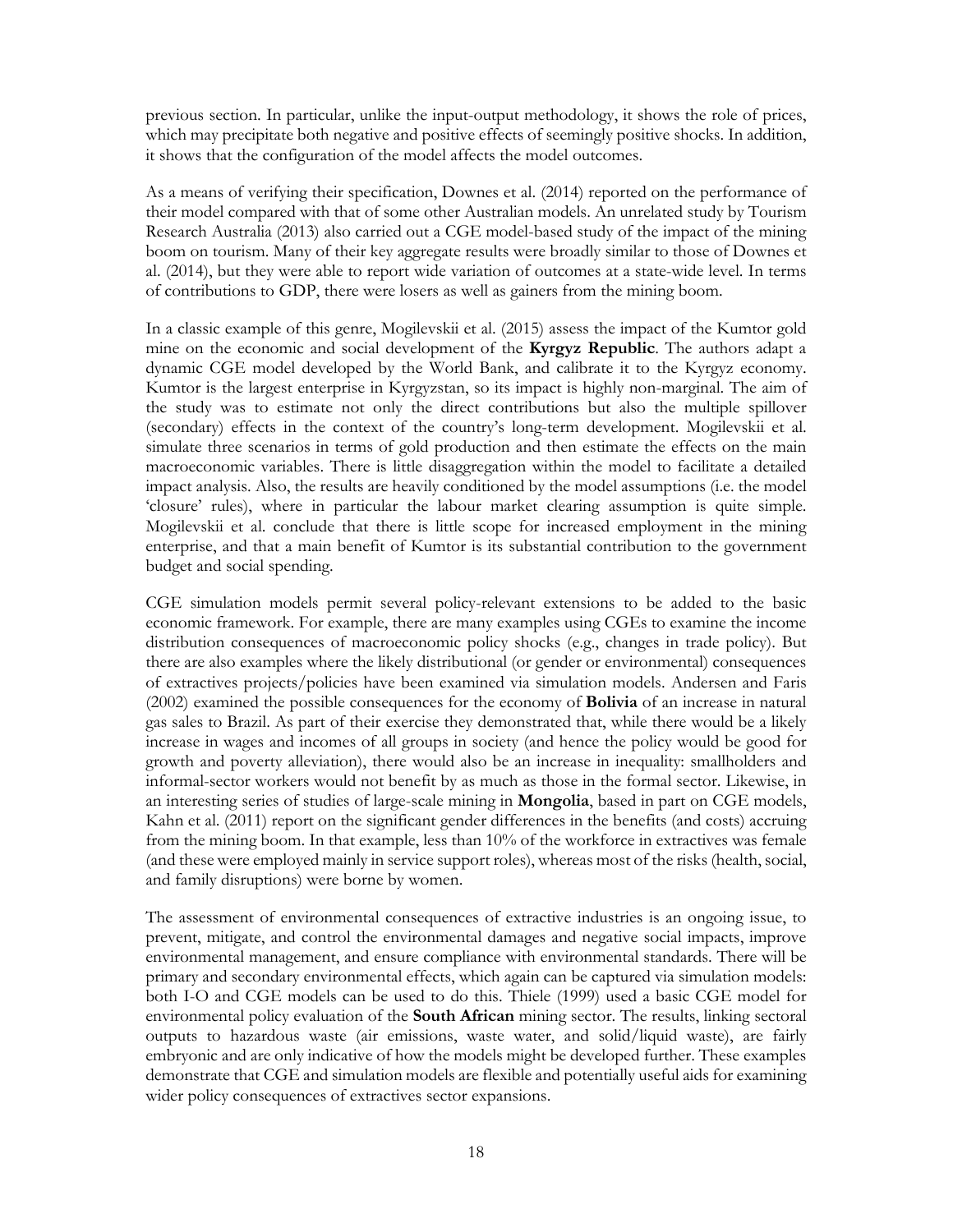## **5.3 Econometric modelling**

The *ex post* econometric approach was originally used by Moretti (2010) in the context of estimating the long-term employment multiplier at the local level in the US. Specifically, he quantified 'the long-term change in the number of jobs in a city's tradable and non-tradable sectors generated by an exogenous increase in the number of jobs in the tradable sector, allowing for the endogenous reallocation of factors and adjustment of prices' (Moretti 2010: 9). The estimation was based on time series census data from 2001 to 2011. In common with the CGE approach (and unlike inputoutput), because it uses data on 'initial' employment and 'eventual' employment, effectively the method takes into account endogenous price changes.

Fleming and Measham (2014) applied this approach in order to estimate local job multipliers of mining in **Australia**. The application of the econometric methodology is fairly straightforward: the data are drawn from data on employment changes for two five-year periods, 2001–06 and 2006–11. The application of the Moretti methodology (see equation [2] above), with mining employment as right-hand side variables, yielded estimates of job elasticities at the sectoral level. Using census data to determine base year employment shares, the authors then calculated local job multipliers. Although it is possible for elasticities to be negative, implying that job increases in mining might lead to job losses in other sectors, virtually all were positive, and seven were found to be statistically significant. These included elasticities for wholesale and retail trade, transport, financial services, real estate, and other services; construction was close to being significant too. Most of these imply job multipliers that are greater than one (i.e. they are greater than 2.0 in concordance with the input-output multiplier definition of multipliers). Elasticity estimates for manufacturing were positive, although agriculture was slightly negative (neither was statistically significant). All of this implied that mining had significantly positive spillover and secondary effects in terms of employment across almost all sectors of the economy.

The Moretti approach has also been used by Moritz (2015) on data for a more geographically focussed mining region in northern **Sweden**. Due to data limitations, his industrial sector definitions are far more aggregated, and the results are generally not statistically significant. Based on his estimates, except for the sector 'government services', all of the multipliers are positive. However, they are slightly lower than those obtained by Fleming and Measham for Australia; this may be due to the fact that the Swedish regions are smaller and the industrial spread is narrower. Overall, the positive secondary effects of mining activity are confirmed.

## **6 Public spending channel**

## **6.1 Direct impacts on human development**

The second principal channel through which mining activity impacts on human development is the public spending channel. Table 1 above suggests that typically between 15% and 20% of the production value of mining activity accrues as taxes and other revenue to government, perhaps even more in the cases of some kinds of extractives (e.g., oil and gas). These revenues create the funding which can be used by government to enhance human development in two broad ways:

 Directly, through spending on social sectors: e.g., current spending and capital spending on health and education facilities, as well as on social protection programmes including cash transfer schemes;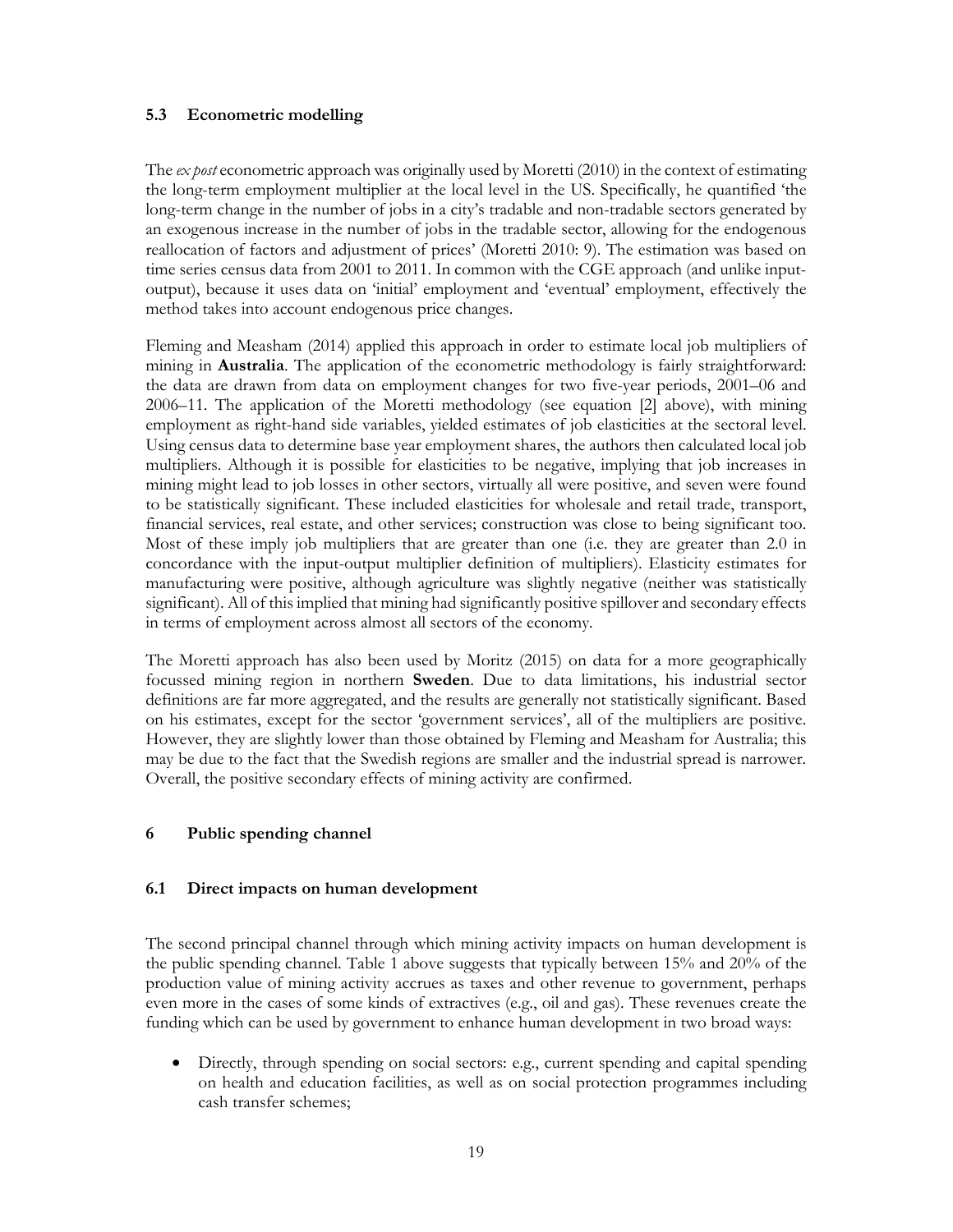• Indirectly, through spending to enhance economic growth and development, i.e. by boosting capacity in the economy for further income generation and social investment.

'Human development' is open to wide interpretation and definition. It is often defined in terms of three dimensions: health, education, and living standards. Living standards are usually measured in terms of a money-metric criterion, such as real per capita income (or similar). Thus 'living standards' are mainly determined by incomes generated in production directly or indirectly, and these are predominantly governed by outcomes through the industry channel discussed previously. However, the living standards dimensions through health and education and other social spending can be strongly influenced through the public spending channel.

As Witter and Jakobsen (2017) argue in a parallel paper in this series, the case for investing natural resources revenues in social sectors is strong.<sup>19</sup> They identify several main channels for this potential impact:

- Creating a better-educated and healthier workforce that tends to be more productive, contributing to increased economic growth;
- Developing domestic human capital to help sustain and improve growth in industries besides extractive industries;
- Capturing the 'demographic dividend' (a fall in infant mortality in high-mortality populations initially boosts population growth, slowing economic growth; however, fertility then decreases as families choose to have fewer children when they realize that the mortality rate has changed);
- Generating knowledge for the future and creating healthier populations, thus feeding into a virtuous circle;
- Capturing potential temporary macroeconomic externalities (healthier and better-educated populations can help to generate, for example, higher savings rates and increased flows of FDI, bringing in new technology and thereby increasing trade and contributing to job creation);
- Building social cohesion and politically stable societies—this is particularly important in post-conflict and fragile states.

The authors also note that inclusive growth also requires attention to low-income households. A growing body of evidence indicates the potential benefits of cash transfers: these help to tackle poverty in the short run, improve social cohesion, boost local economies, and build human capital in the long term.

However, Witter and Jakobsen (2017) also point to a risk of natural resource revenue flows, which have a propensity to distract from results-driven questions ('what do we want to achieve?'), leading instead to a focus on expense-driven questions ('we have funds, what should we spend them on?').

 $\ddot{\phantom{a}}$ 

<sup>&</sup>lt;sup>19</sup> However, that case does rest on the assumptions that these sectors are given a high priority in the national government's development plans, especially in lower-income countries, and that this spending has the potential to lead to high economic returns.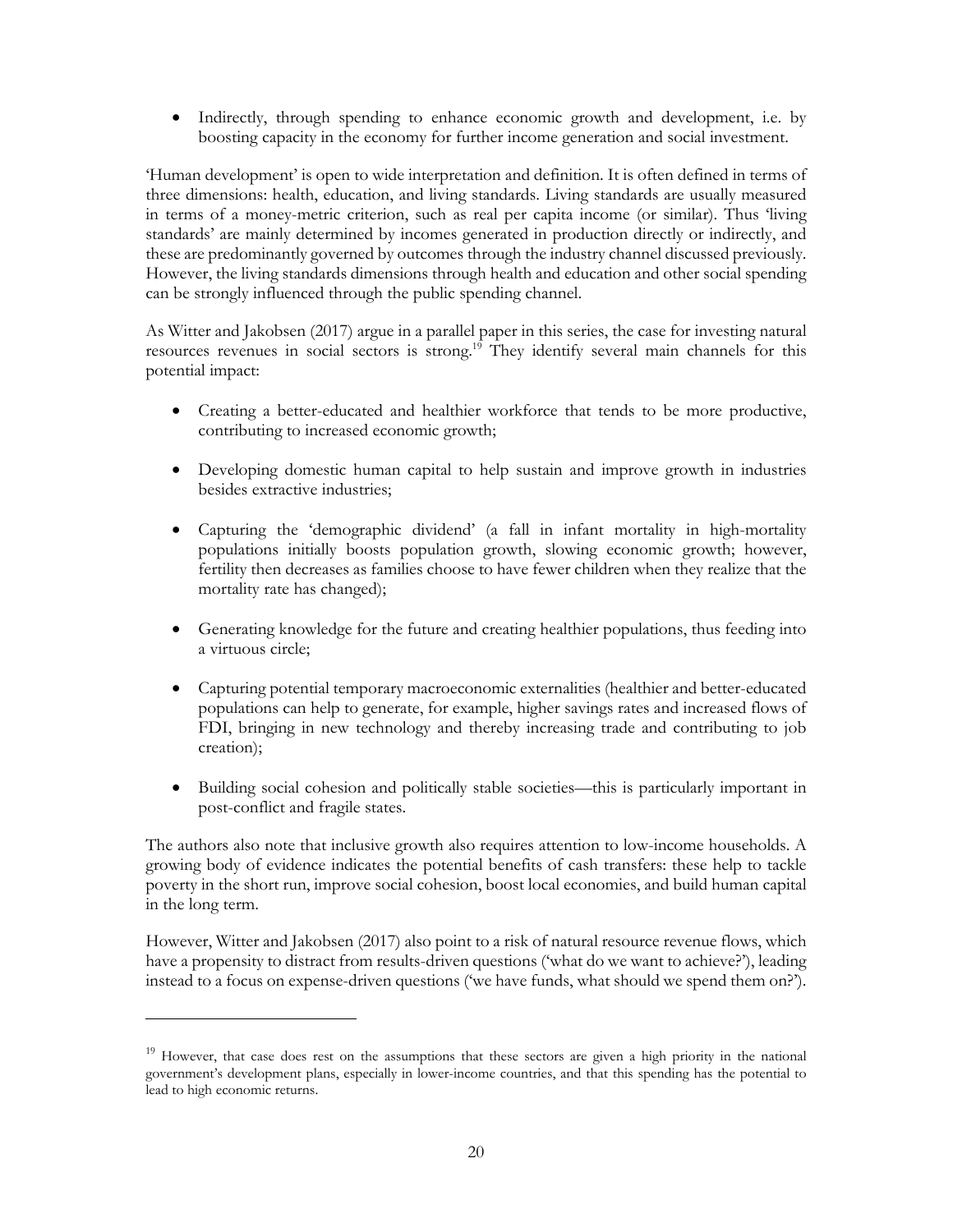In order to try to address this risk, AfDB and BMGF (2015c) have developed a framework of analysis that identifies the key questions that can be used to inform investment decisions in the social sectors and so help to produce coherent results.

The *ex ante* decisions for governments in this area are difficult to make. Similarly, the *ex post* effects on outcomes for human development via the public spending channel are difficult to assess. For this purpose it is possible to use indicators such as income per capita or consumption per capita, which are both *outcome* measures. But it is more usual to use *input* measures for health and education—such as school enrolment, hospital visits, or bed occupancy. More broadly, any increase in public spending on education and health that is clearly facilitated by revenues generated by mining activity can itself be seen as a useful indicator of a potential enhancement of human development.<sup>20</sup>

### **6.2 Indirect effects via the public spending channel**

For many developing countries, the start of a mining- or oil-related activity takes place at an early stage of development (and in many cases it has preceded political independence). Many argue that resource extraction should be seen as a helping hand to achieve the eventual transformation and socio-economic development of the economy, and not as an end in itself (see also Lahn and Stevens (2017), who see transformation and diversification as a key aim of the policy for extractives). Additional public revenues generated from the extractives sector can clearly provide governments with the means to help to facilitate this process of transformation, diversification, and development in various ways (AfDB and BMGF 2015b). Here are a few examples:

#### *Investing in infrastructure*

 $\overline{a}$ 

Most low-income countries—particularly in Africa—are known to have huge infrastructural deficits: a gap between the infrastructure that they need and that which they actually have in place. These deficits in turn constitute a serious brake on growth, irrespective of whether the country concerned has the advantage of natural resources wealth. However, the availability of additional public revenues from extractive resources provides an opportunity to at least make a dent in such deficits. Whilst there is no guarantee that an improvement in capacity and infrastructure will have a positive impact, there are some obvious ways in which such spending can help to generate benefits by enhancing economic growth. Prime examples are improvements in access to the electricity grid, communications, roads, and transport networks. However, Henstridge and Page (2012) caution that the benefits from such investments are not automatic. For example, if construction faces bottlenecks, then any new investment could force up costs and prices, thereby reducing output more generally for any increase in nominal investment.<sup>21</sup> Further, the scale of the available resource revenues in most country cases may be small relative to the size of the infrastructure deficit. Hence those revenue need to be used judiciously, and often in partnership with larger sums from private investors, if they are to make any real impact on the infrastructure problem. Public policies (e.g., for electricity pricing) would also need to be aligned sensibly in order to achieve the best possible outcomes from any new investments.

<sup>&</sup>lt;sup>20</sup> Although this does of course assume that the money is reasonably well spent and not wasted.

 $21$  They report, for example, that there is some evidence that the marginal costs of construction in Uganda rose in 2010–11 as a result of rapid public investment.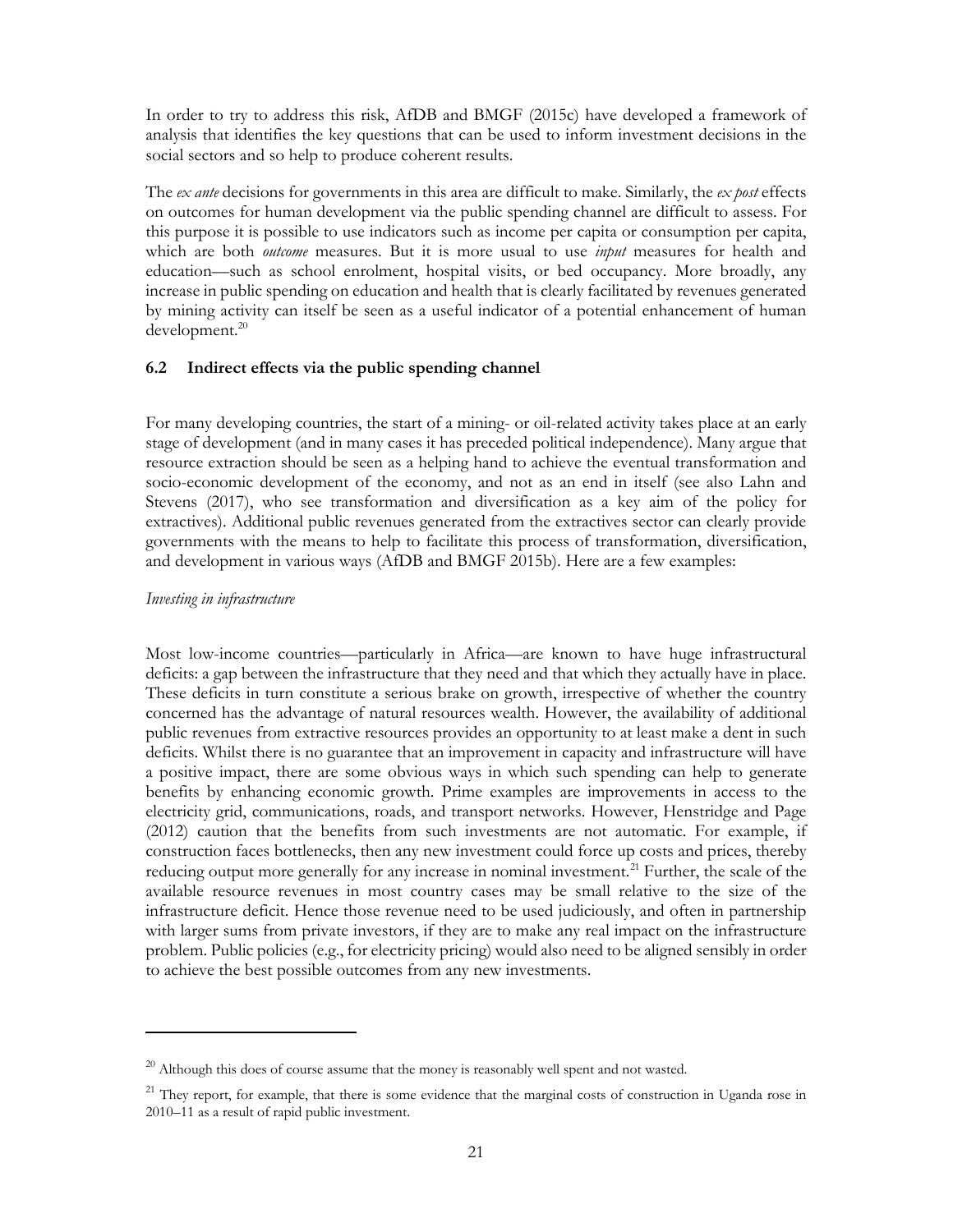#### *Investing in structural transformation and economic diversification*

AfDB and BMGF (2015b) cite Chile, Indonesia, and Malaysia as examples of countries that have successfully managed the transformation from economies that were heavily resource-based to those that are now more broadly based. These transformations were, at least in part, the result of a strategic view and subsequent public policy actions taken and associated public spending in each country. The well-known danger here is that of poor selection of the new strategic industries for the future. The availability of large resource revenues can all too easily be used to provide public support to industries whose basic commercial viability is lacking and where eventual financial failure may therefore be the outcome.

Apart from big-ticket strategic actions, other examples include public investments to help strengthen an economy's smaller firms via either technical guidance or financial support; the creation of special economic zones; new training initiatives targeted at new emerging industries; and other improved productivity-enhancing initiatives via research and development and enterprise development. In this regard, ongoing work by Sutton (2009 onwards) and associates on 'enterprise maps' is noteworthy. These are inventories of profiles of leading companies in each major industry in selected countries in sub-Saharan Africa, designed to trace the origins of current industrial capabilities. The aim is to help potential investors, as well as policymakers who are concerned with fostering industrial development, to identify promising targets to link more fully into the supply chains of local extractive companies and their overseas associates. So far five countries have been profiled, spanning industries in agribusiness, manufacturing, and construction.

As presented here, the decisions about the 'best' use of additional public revenues from extractive industries come down to an apparently simple choice: providing direct help to boost local living standards in the short term, or investing public funds in broader development initiatives for the longer term. In practice those decisions—mediated as they are through messy budgetary processes that are themselves impacted by political considerations and serious informational deficits (e.g., how much revenue may be available in each future year)—will rarely be taken in any clear and scientific manner. However, wise and well-organized governments will do their best to use such frameworks as are available to guide their thinking and to weigh the choices available to them with the greatest possible care. In particular, there is also a strong case to try to link the benefits of the two public spending routes by embedding decisions about them within a clear set of economic and industrial policies that build explicitly on the stimulating effects that are certain to come from mining and other extractives projects.

#### **7 Conclusions**

The social and economic impacts of the extractives industries in a development context are potentially wide ranging. In this paper we have set out the framework and channels of impact, identifying two principal channels, namely the industry channel and the public spending channel. Of these, the public spending channel is perhaps the best known, most discussed, and best documented. The effects on human well-being through this channel are direct and easily understood: they stem from the spending of tax revenues on public projects, especially on health, education, and community projects. This channel is also fundamental to the case that host governments make for extracting more tax revenue from mining activities. But the industry channel—being generally much larger—can also have major impacts on broader economic areas as well as human development and well-being via the generation of income and the increase in domestic economic activity. This paper has shown that a good deal of this income generation is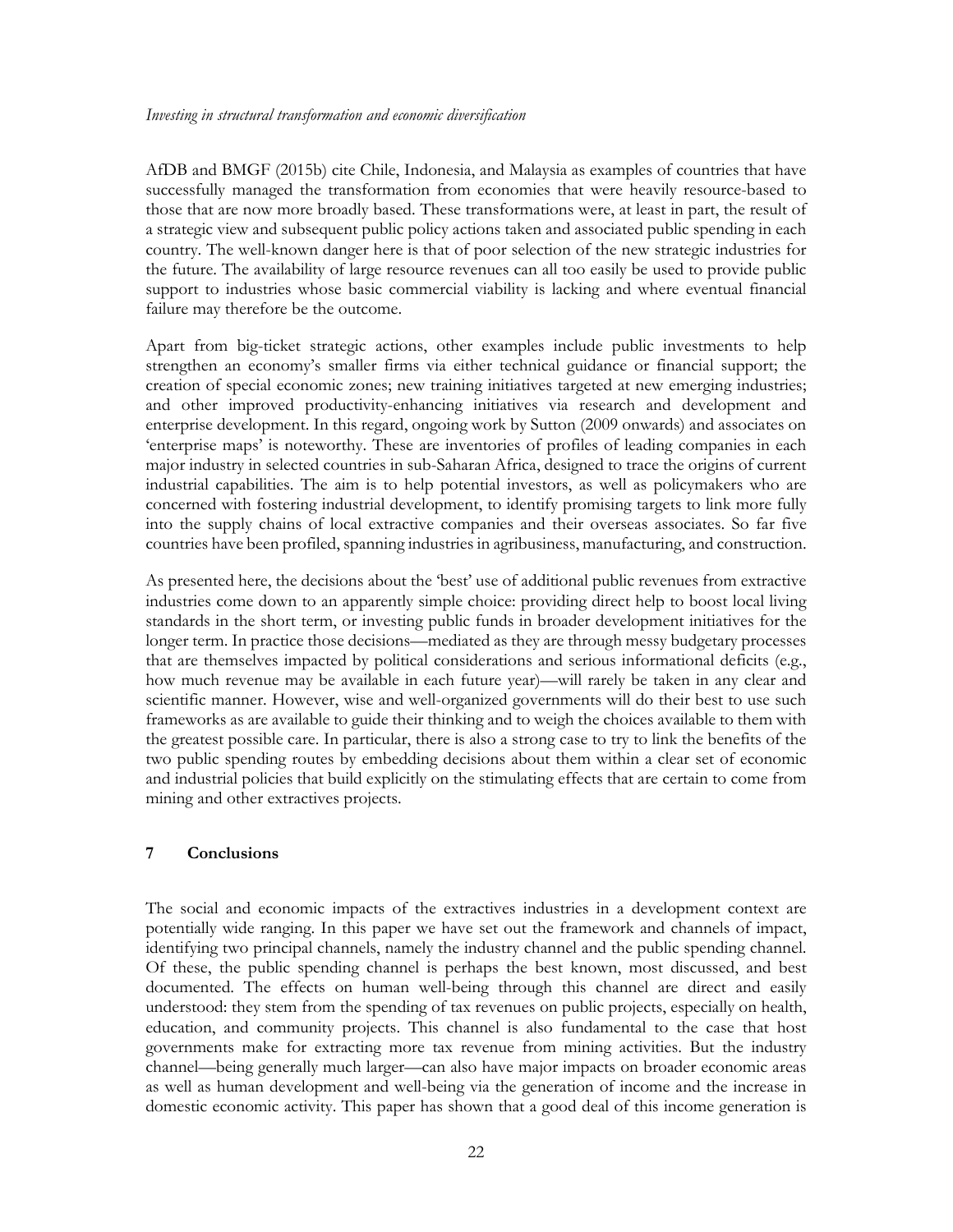secondary. It is fundamentally dependent for its magnitude on the existing economic structure of a country and how this structure can (and might) develop in future, and this in turn is influenced by economic and industrial policy as well as by public spending. Governments need to address this potential, and their own role in realizing it, with as much seriousness as they lobby for more tax revenue to spend on their own account.

In this paper we have focussed much attention on the industry channel, setting out the various ways in which the secondary effects can be (and have been) ascertained and ultimately measured. Formal methods have relied on economic models which fall into two broad categories: *ex ante* and *ex post* models. *Ex post* models—although currently popular for assessing historical consequences (e.g., non-mining jobs that result from new jobs in mining)—are not so effective when applied *ex ante*. But even the *ex ante* models are only as good as the data and model specifications that are employed. The capacity to do this modelling work—and to collect the data—needs to be embedded in a sustained institutional setting, rather than being generated in one-off efforts.

There are by now many examples of the use of multiplier models to examine the secondary effects of mining and extractive industrial activity. Not surprisingly, the secondary effects are stronger in more developed economies where more domestic upstream and downstream activity is generated. In economies which are predominantly agrarian and have a weak industrial base, the secondary effects on other industries are inevitably lesser. But what the multiplier studies also tend to show is that the induced economic effects arising from the spending out of the incomes generated (directly and indirectly) are often very significant. Furthermore, it is clear that these induced effects might be even stronger if the industrial base of any host country were to be broadened and expanded. All of this reinforces the case for a dedicated economic and industrial policy to accompany mining and extractives projects, so that the strongest possible social and economic benefits will flow via both the industry and public spending channels. It is all too easy to overlook especially the induced effects that are more diffuse and so less visible than the other types of mining impacts.

#### **References**

- Addison, A., and A.R. Roe (eds) (2018, forthcoming). *Extractive Industries and the Development of Lowand Middle-Income Economies: Can the Careful Management of Extractive Resources Be a Driver of Sustainable Economic Growth and Poverty Reduction?* Oxford: Oxford University Press.
- AfDB and BMGF (2015a). 'Delivering on the Promise: Leveraging Natural Resources to Accelerate Human Development in Africa'. Oxford: OPML.
- AfDB and BMGF (2015b). 'A Framework: Human Development and the Links to Natural Resources'. Oxford: OPML.
- AfDB and BMGF (2015c). 'How to Use Revenues from Extractive Industries to Improve Health and Education in Africa'. Abidjan: Bill and Melinda Gates Foundation and African Development Bank.
- Andersen, L.E., and R. Faris (2002). 'Natural Gas and Income Distribution in Bolivia'. Andean Competitiveness Project Working Paper. Cambridge, MA: Harvard University, Centre for International Development. Available at: www.cid.harvard.edu/archive/andes/documents/workingpapers/environmentalregscompe titiveness/natresourcedependence/naturalgas\_incomedistribution\_bolivia.pdf (accessed 13 March 2017).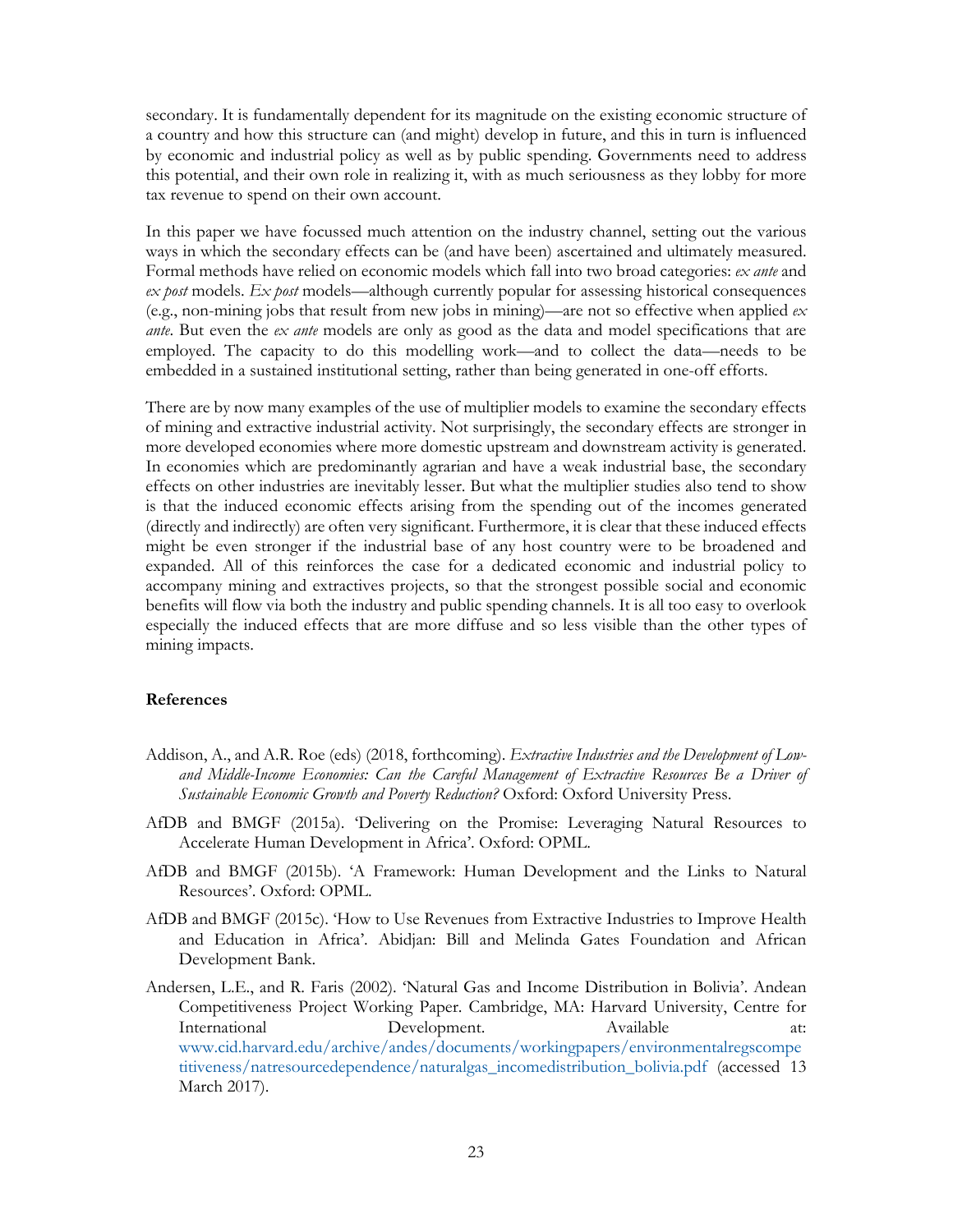- Auty, R. (1993). *Sustaining Development in Mineral Economies: The Resource Curse Thesis*. London: Routledge.
- Auty, R. (2004) 'Maximising the Positive Socio-economic Impact of Mineral Extraction on Regional Development in Transition Economies: A Review of the Literature'. Paper prepared for EBRD. Available at: www.ebrd.com/downloads/research/economics/auty.pdf (accessed 13 March 2017).
- Bocoum, B. (2000) 'The Mineral and Energy Sectors and Stages of Economic Development: A Comparative Input-Output Analysis'. Economic Research Paper 59. Abidjan: African Development Bank. Available at: www.afdb.org/fileadmin/uploads/afdb/Documents/Publications/00157652-EN-ERP-59.PDF (accessed 13 March 2017).
- Corden, W.P., and P. Neary (1982). 'Booming Sector and Deindustrialisation in a Small Open Economy'. *Economic Journal*, 92: 825–48.
- Daniels, P., M. Keen, and C. McPherson (2010). *The Taxation of Petroleum and Minerals: Principle, Problems and Practice*. Washington, DC: IMF.
- Denniss, R. (2012). 'The Use and Abuse of Economic Modelling in Australia: A User's Guide to the Tricks of the Trade'. Australia Institute Technical Brief 12. Canberra: TAI. Available at: www.tai.org.au/sites/defualt/files/TB%2012%20The%20use%20and%20abuse%20of%20 economic%20modelling%20in%20Australia\_4.pdf (accessed 13 March 2017).
- Di Boscio, N. (2010). 'Mining Enterprises and Regional Economic Development: An Exploratory Analysis of the Sustainable Development Model'. PhD thesis. London: London School of Economics. Available at Available at  $\alpha$ etheses.lse.ac.uk/310/1/Di%20Boscio\_Mining%20Enterprises%20and%20Regional%20Ec onomic%20Development.pdf (accessed 13 March 2017).
- Downes, P., K. Hanslow, and P. Tulip (2014). 'The Effect of the Mining Boom on the Australian Economy'. Research Discussion Paper 2014-08. Sydney: Reserve Bank of Australia. Available at: http://www.rba.gov.au/publications/rdp/2014/pdf/rdp2014-08.pdf (accessed 13 March 2017).
- Filgueiras, L., A. Rabetim, and I. Aché (2017). 'Approaches to Supporting Local and Community Development: Brazil and the Vale SA Model of Corporate Interaction'. WIDER Working Paper 2017/80. Helsinki: UNU-WIDER.
- Fleming, D.A., and T.G. Measham (2014). 'Local Job Multipliers of Mining'. *Resources Policy*, 41: 9– 15.
- Gittins, R. (2012) 'Damned Lies and Economic Modelling'. *Sydney Morning Herald*, 1 February.
- Henstridge, M., and J. Page (2012). 'Managing a Modest Boom: Oil Revenues in Uganda'. OxCarre Research Paper 90. Oxford: University of Oxford, Department of Economics.
- Hirschman, A.O. (1958). *The Strategy of Economic Development*. New Haven, CT: Yale University Press.

Hodge, A. (2017). 'Towards Contribution Analysis'. WIDER Working Paper 2017/19. Helsinki: UNU-WIDER

- ICMM (2013). 'The Mining Sector in Brazil: Building Institutions for Sustainable Development'. Mining: Partnerships for Development. London: ICMM.
- ICMM (2014a). 'Enhancing Mining's Contribution to the Zambian Economy and Society'. London: ICMM.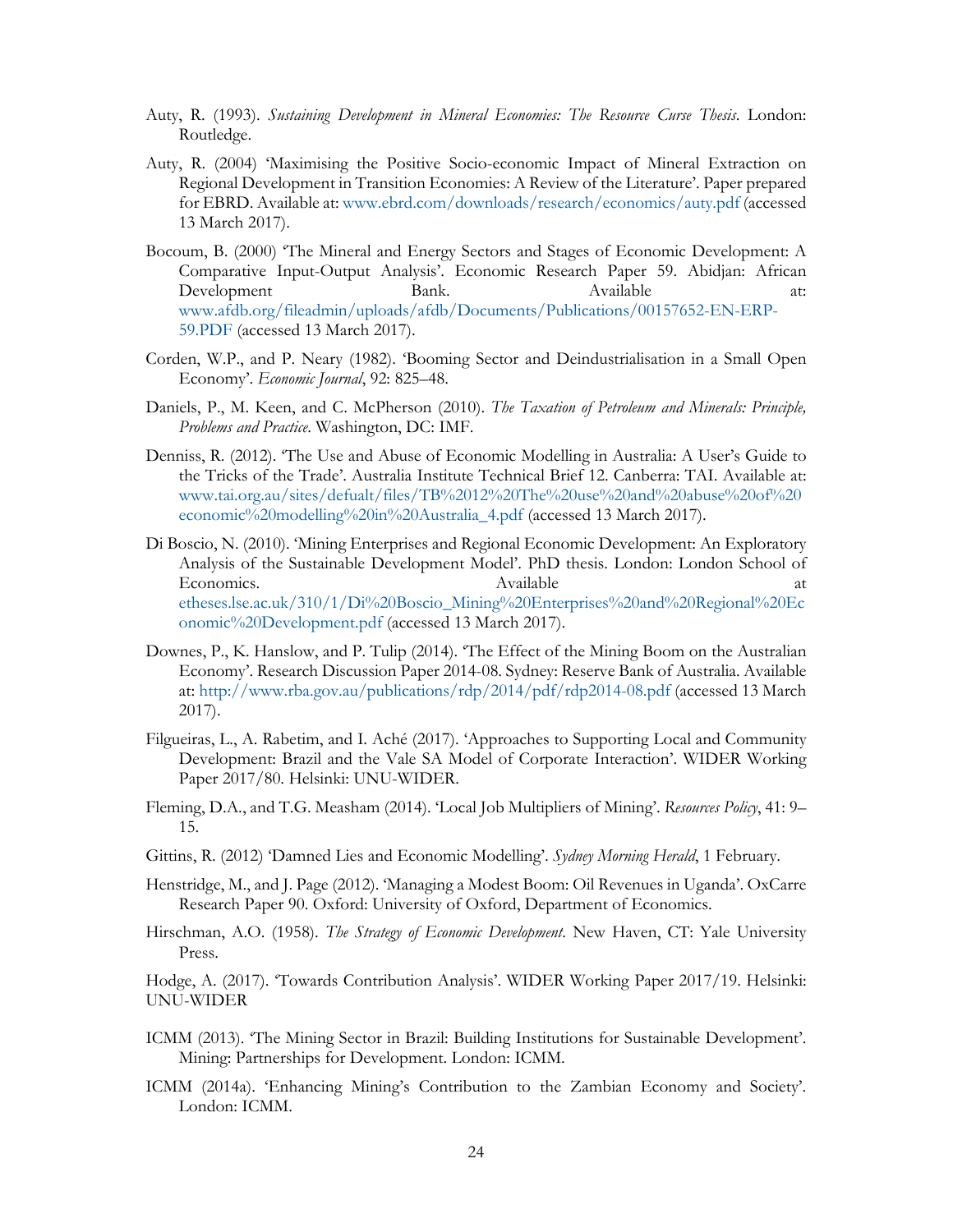- ICMM (2014b). 'The Role of Mining in National Economies'. Second Edition. London: ICMM.
- IDC (2013). 'The Interface Between the Mining and Manufacturing Sectors in South Africa'. Sandton: IDC, Department of Research and Information. Available at: www.idc.co.za/images/Content/IDC\_research\_report\_Interface\_between\_Mining\_and\_M anufacturing.pdf (accessed 13 March 2017).
- Ivanova, G., and J. Rolfe (2011). 'Using Input-Output Analysis to Estimate the Impact of a Coal Industry Expansion on Regional and Local Economies'. *Impact Assessment and Project Appraisal*, 29(4): 277–88.
- Khan, T. (2011). 'Mongolia: Raising Female Participation in the Large Scale Mining Sector'. EASPR Policy Note. Washington, DC: World Bank: Available at: openknowledge.worldbank.org/bitstream/handle/10986/16499/775110WP0Box3700scale 0mining0sector.pdf?sequence=1&isAllowed=y (accessed 13 March 2017).
- Lahn, G., and P. Stevens (2017). 'The Curse of the One-Size-Fits-All Fix: Re-evaluating What We Know About Extractives and Economic Development'. WIDER Working Paper 2017/21. Helsinki: UNU-WIDER.
- Mogilevskii, R., N. Abdrazakova, and S. Chabasova (2015). 'The Impact of the Kumtor Gold Mine on the Economic and Social Development of the Kyrgyz Republic'. Working Paper 15. Bishkek: University of Central Asia, Graduate School of Development. Available at: www.ucentralasia.org/downloads/UCA-IPPA-WP32-Kumtor-Eng.pdf (accessed 17 February 2016).
- Moretti, E. (2010). 'Local Multipliers'. *American Economic Review, Papers and Proceedings*, 100: 373–77.
- Moritz, T. (2015). 'Local Job Multiplier of the Mining Industry in Northern Sweden'. MSc thesis. Luleå: Luleå University of Technology, Economic Unit. Available at: pure.ltu.se/ws/files/103086986/LTU-EX-2015-103069796.pdf (accessed 13 March 2017).
- NMA (2012). 'The Economic Contributions of US Mining'. Washington, DC: National Mining Association. Available at: www.nma.org/pdf/economic\_contributions.pdf (accessed 9 February 2016).
- OPM (2009). 'The Economic Impact of the Rosia Montana Gold Project in Romania'. Report prepared for Rosia Montana Gold Corporation SA. Oxford: OPM.
- Östensson, O. (2017, forthcoming). 'Local Content, Supply Chains and Shared Infrastructure'. WIDER Working Paper 2017/xxx. Helsinki: UNU-WIDER.
- Östensson, O., and A. Löf (2017, forthcoming). 'Downstream Activities: The Possibilities and the Realities'. WIDER Working Paper 2017/xxx. Helsinki: UNU-WIDER.
- Otto, J.M. (2017). 'The Taxation of Extractive Industries: Mining'. WIDER Working Paper 2017/75. Helsinki: UNU-WIDER.
- Rayner, V., and J. Bishop (2013). 'Industry Dimensions of the Resource Boom: An Input-Output Analysis'. Research Discussion Paper 2013-02. Sydney: Reserve Bank of Australia. Available at: www.rba.gov.au/publications/rdp/2013/pdf/rdp2013-02.pdf (accessed 13 March 2017).
- Rose, A.Z. (1995). 'Input-Output Economics and Computable General Equilibrium Models'. *Structural Change and Economic Dynamics*, 6: 295–304.
- Round, J.I. (2003). 'Social Accounting Matrices and SAM-based Multiplier Analysis'. In F. Bourguignon and L.A. Pereira da Silva (eds), *Techniques and Tools for Evaluating the Poverty Impact of Economic Policies*. Washington, DC and New York, NY: World Bank and Oxford University Press.